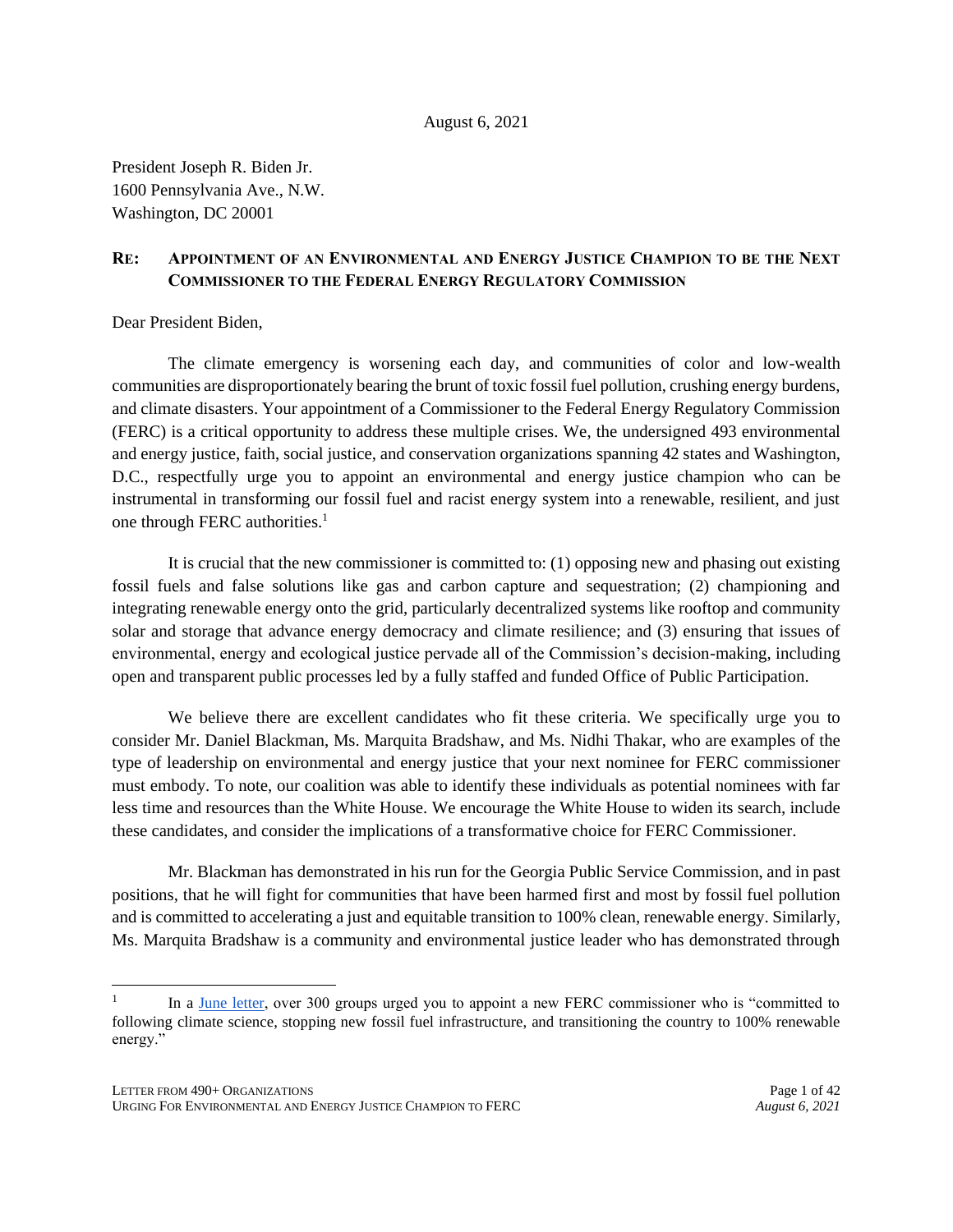her years of grassroots activism a commitment to reforming systemic injustices that stand in the way of energy democracy and ensuring equal access to affordable, safe, and renewable energy for all communities. She has fervently opposed the Byhalia Pipeline and fossil fuel infrastructure—and is the only candidate we are recommending who has fought a FERC-reviewed pipeline project and won. Ms. Nidhi Thakar has advocated for electrification and California's acceleration to zero carbon resources as a Chief of Staff at the California Public Utilities Commission and has experience with the Biden-Harris team as the former National Co-Chair of Clean Energy for Biden. See Addendum for further background on these candidates.

With deadly heat waves, megadrought, and more extreme wildfire seasons across the country, the climate emergency is here. As the International Energy Agency has stated, we simply cannot afford any new fossil fuel projects if the world is to have any reasonable chance of staying below 1.5°C and preventing the worst possible harms of climate catastrophe. FERC has the power to approve or deny permits for new pipelines and export facilities. Given that authority, it is critical that you appoint a new commissioner with a demonstrated commitment to phasing out fossil fuels, and who has a track record of addressing and reducing pollution in communities that have been harmed first and most by the extractive economy, including communities of color, Indigenous communities, and low-wealth communities.

At the same time, we need a commissioner who will advance a just and equitable transition to 100% renewable energy and prioritizes energy democracy and resilience. FERC commissioners possess substantial oversight over grid modernization, integration of distributed energy resources, and inter-state electricity transmission vital to your Build Back Better agenda. They can champion proven renewable technologies—especially decentralized systems like rooftop and community solar and storage--as well as prioritize energy efficiency measures and energy affordability, all of which bring significant economic and resilience benefits to impacted communities.

Your decision regarding the next FERC commissioner will have profound and lasting consequences, especially until 2030 as we near the scientific deadline to avoid climate catastrophe. We need a new FERC commissioner who will center science, justice and equity, and end the era of dirty gas and other fossil fuels.<sup>2</sup> We urge you to appoint the candidates recommended or other similar champions as the next commissioner of FERC.

Sincerely,

[*Signatories begin on later pages*.]

CC: Ms. Anita Dunn, White House Mr. Ron Klain, White House Ms. Catherine Russell, White House Ms. Gina McCarthy, White House Mr. Ali Zaidi, White House

<sup>2</sup> Dr. Robert Bullard, "I wrote about this environmental injustice decades ago. It hasn't changed," THE NEW YORK TIMES, June 29, 2021, [https://www.nytimes.com/2021/06/29/opinion/biden-environmental-justice](https://www.nytimes.com/2021/06/29/opinion/biden-environmental-justice-pipelines.html)[pipelines.html.](https://www.nytimes.com/2021/06/29/opinion/biden-environmental-justice-pipelines.html)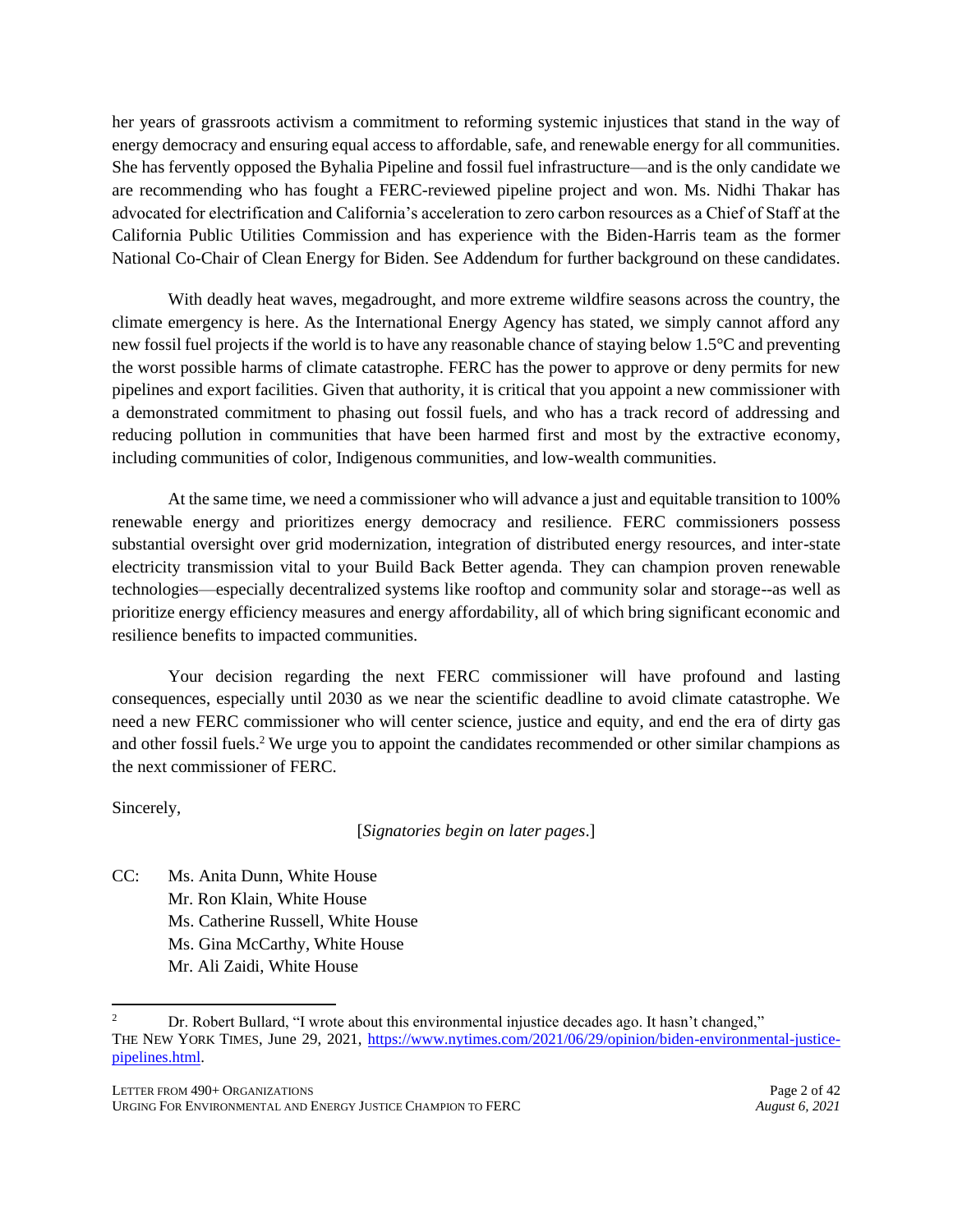Majority Leader Chuck Schumer, U.S. Senate Senator Joe Manchin, Chairman of the Senate Energy and Natural Resources Committee Senator John Barrasso, Ranking Member of the Senate Energy and Natural Resources Committee Senator Ron Wyden Senator Maria Cantwell Senator Bernie Sanders Senator Martin Heinrich Senator Mazie Hirono Senator Angus King Senator Catherine Cortez Masto Senator Mark Kelly Senator John Hickenlooper Senator James Risch Senator Mike Lee Senator Steve Daines Senator Lisa Murkowski Senator John Hoeven Senator James Lankford Senator Bill Cassidy Senator Cindy Hyde-Smith Senator Roger Marshall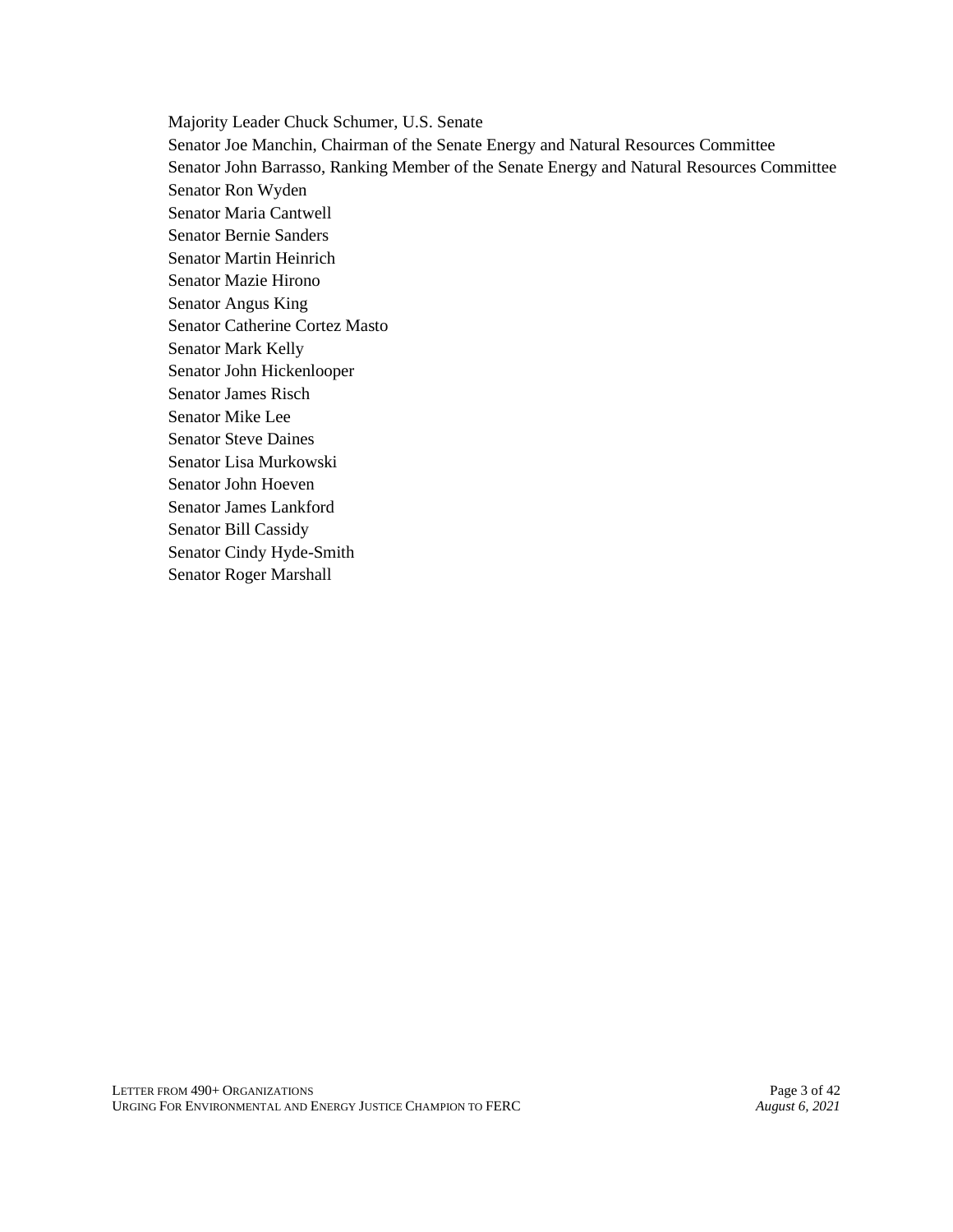#### **ADDENDUM**

**Daniel Blackman,** Executive Committee Chair of the Sierra Club's Georgia Chapter, is a longtime environmental justice advocate and leader and recently ran for Georgia's Public Service Commission on a platform of energy and utility justice. During his electoral campaign, Mr. Blackman also pledged to reject fossil fuel money and advance a just transition to clean and renewable energy. Mr. Blackman is a longtime advocate for families, impacted communities and the climate. He was appointed by the chairman of the National Wildlife Federation to serve on the Environmental Policy Commission to address renewable energy and public health issues. He is also a board member of the Georgia ACLU.

**Marquita Bradshaw,** Executive Director of Sowing Justice, has decades of experience as an environmental justice leader and community advocate. She recently ran for the Tennessee U.S. Senate seat and is the first Black woman to be a major party nominee in that race. Ms. Bradshaw was an early signer of the Green New Deal and has been a fervent proponent of renewable energy and climate justice and has opposed--and won in shutting down--the Byhalia Pipeline and opposes fossil fuel infrastructure. She serves as Environmental Justice Chair for the Tennessee Chapter of the Sierra Club and as a board member of the African American Environmental Justice Network. She has also worked with the Mid-South Peace and Justice Center, the AFL-CIO, and received the Dick Mochow Environmental Justice Award.

**Nidhi Thakar**, Director of Resource and Regulatory Strategy and Engagement at Portland General Electric, is a clean energy and environmental leader and lawyer with decades of regulatory and administrative experience working in federal and state government, as well as the private and non-profit sectors. She previously served as the National Co-Chair of Clean Energy for Biden, Chief for Strategy and External Affairs for the Office of California Public Utility Commission President Michael Picker, Senior Advisor to the Executive Director of Loan Programs at the U.S. Department of Energy, Deputy Director of the Public Lands Project at the Center for American Progress, an associate with Perkins and Coie LLP, where her portfolio included advising clients on matters before the Federal Energy Regulatory Commission and the permitting of onshore and offshore renewable energy projects, a Legislative Aide to Rep. Berkley, and Law Clerk at the Federal Energy Regulatory Commission.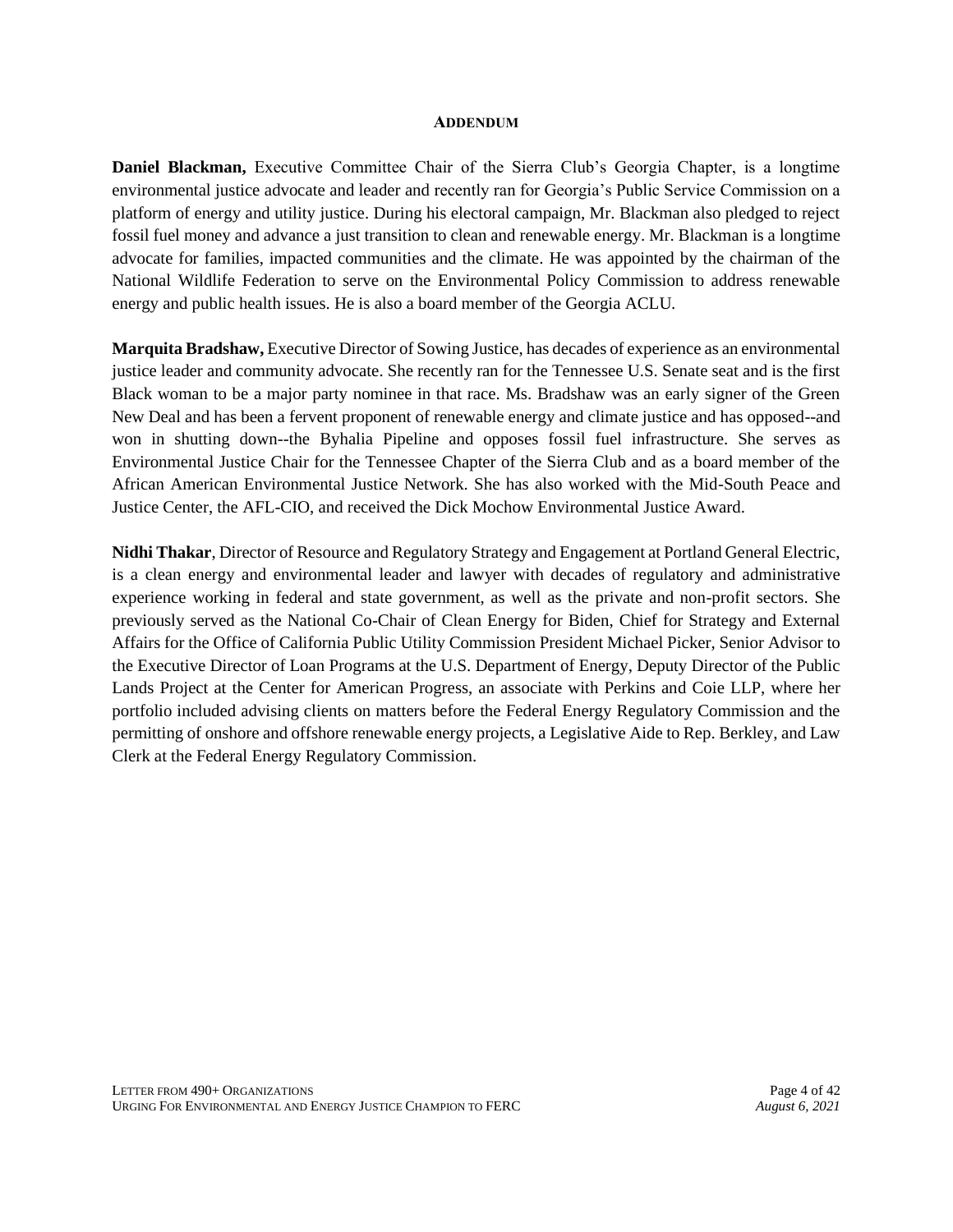# **CONVENING PARTNERS**

Dana Johnson *Director of Federal Policy Office* **WE ACT FOR ENVIRONMENTAL JUSTICE**

Tom Goldtooth *Executive Director* **INDIGENOUS ENVIRONMENTAL NETWORK**

> Thomas Meyer *National Organizing Manager* **FOOD & WATER WATCH**

Jean Su *Energy Justice Director & Senior Attorney* **CENTER FOR BIOLOGICAL DIVERSITY**

Colette Pichon-Battle *Executive Director* **GULF COAST CENTER FOR LAW AND POLICY**

> Ted Glick *Organizer* **BEYOND EXTREME ENERGY**

Drew Hudson *Senior National Organizer* **FRIENDS OF THE EARTH**

Dorothy Slater *Climate Researcher* **THE REVOLVING DOOR PROJECT**

Drew Hudson *Founder* **198METHODS**

# **NATIONAL ORGANIZATIONS**

Natalie Mebane *United States Policy Director* **350.ORG**

Sister Sara Dwyer, ASC *JPIC Contact* **ADORERS OF THE BLOOD OF CHRIST, US REGION**

Sarah Stewart *President* **ANIMALS ARE SENTIENT BEINGS, INC.**

Bill Plotkin *Director* **ANIMAS VALLEY INSTITUTE**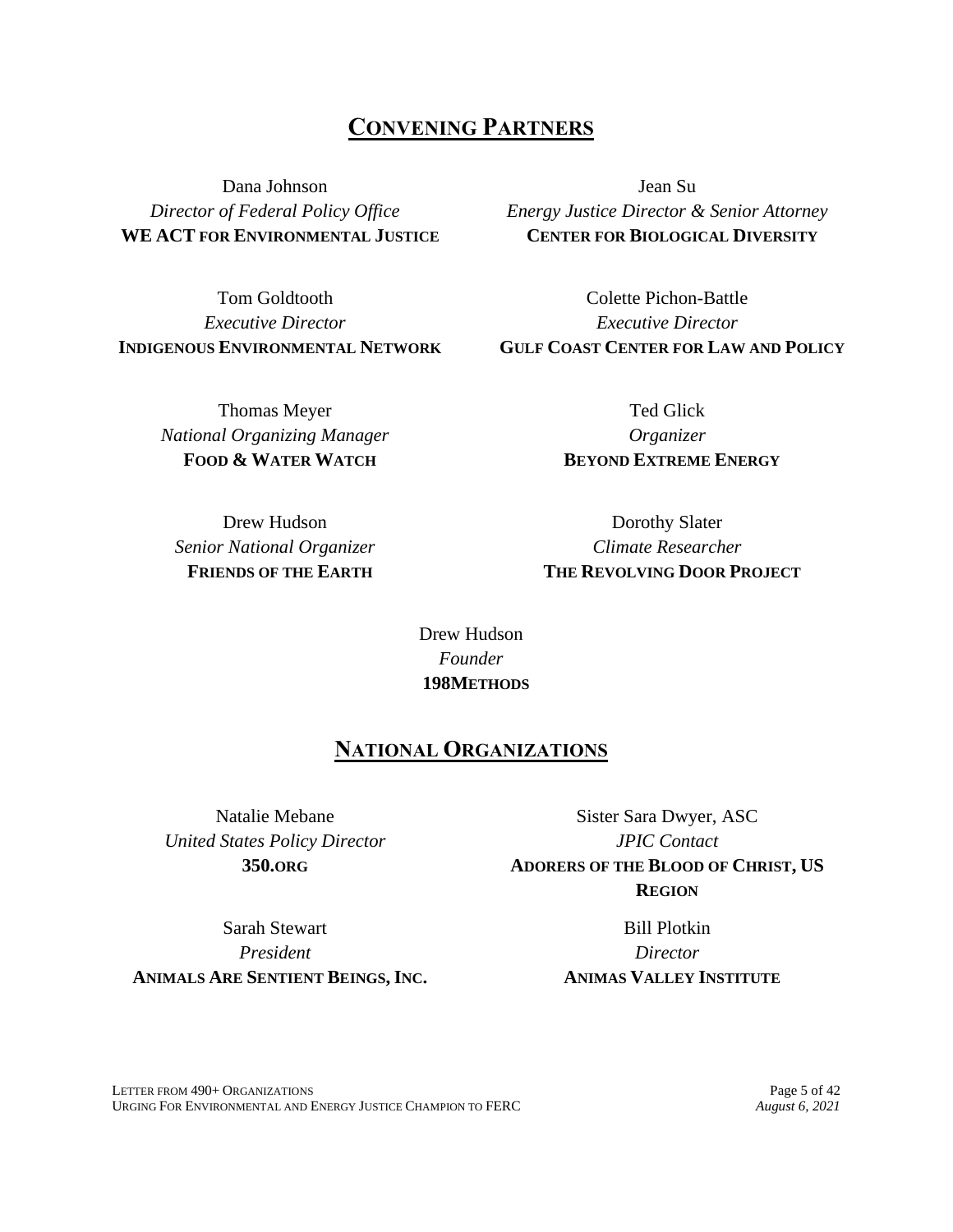María Santiago Valentín *CoFounder, Trustee and Board VicePresident* **ATLANTIC CLIMATE JUSTICE ALLIANCE**

Cliff Krolick *Operations Leader* **BACK COUNTY EXCURSIONS**

Christopher Miller *Head of Global Advocacy Strategy* **BEN & JERRY'S HOMEMADE, INC.**

Marie Venner *Co-Chair* **BUSINESSES FOR A LIVABLE CLIMATE**

Natalie Lucas *Executive Director* **CARE ABOUT CLIMATE**

Stefanie Klass & Marie Venner *Co-Chair and Founder* **CATHOLICNETWORK US**

*Political Director* **CENTER FOR ECONOMIC DEMOCRACY** Robert Dean

Alex Papali

*Policy Director* **CENTER FOR ENVIRONMENTAL HEALTH (CEH)**

*CEO* **CENTER FOR NEIGHBORHOOD TECHNOLOGY (CNT)**

Alison Burchell *Outreach Director* **CLEAN ENERGY ACTION**

RL Miller *President* **CLIMATE HAWKS VOTE**

Rabbi Daniel Swartz *Executive Director* **COALITION ON THE ENVIRONMENT AND JEWISH LIFE**

Harriet Shugarman *Executive Director* **CLIMATEMAMA**

Sam Sheka Moi *President and Founder* **COMMUNITY HEALTH**

Wendy Ring *MD, MPH* **CLIMATE 911**

Kathryn Alcantar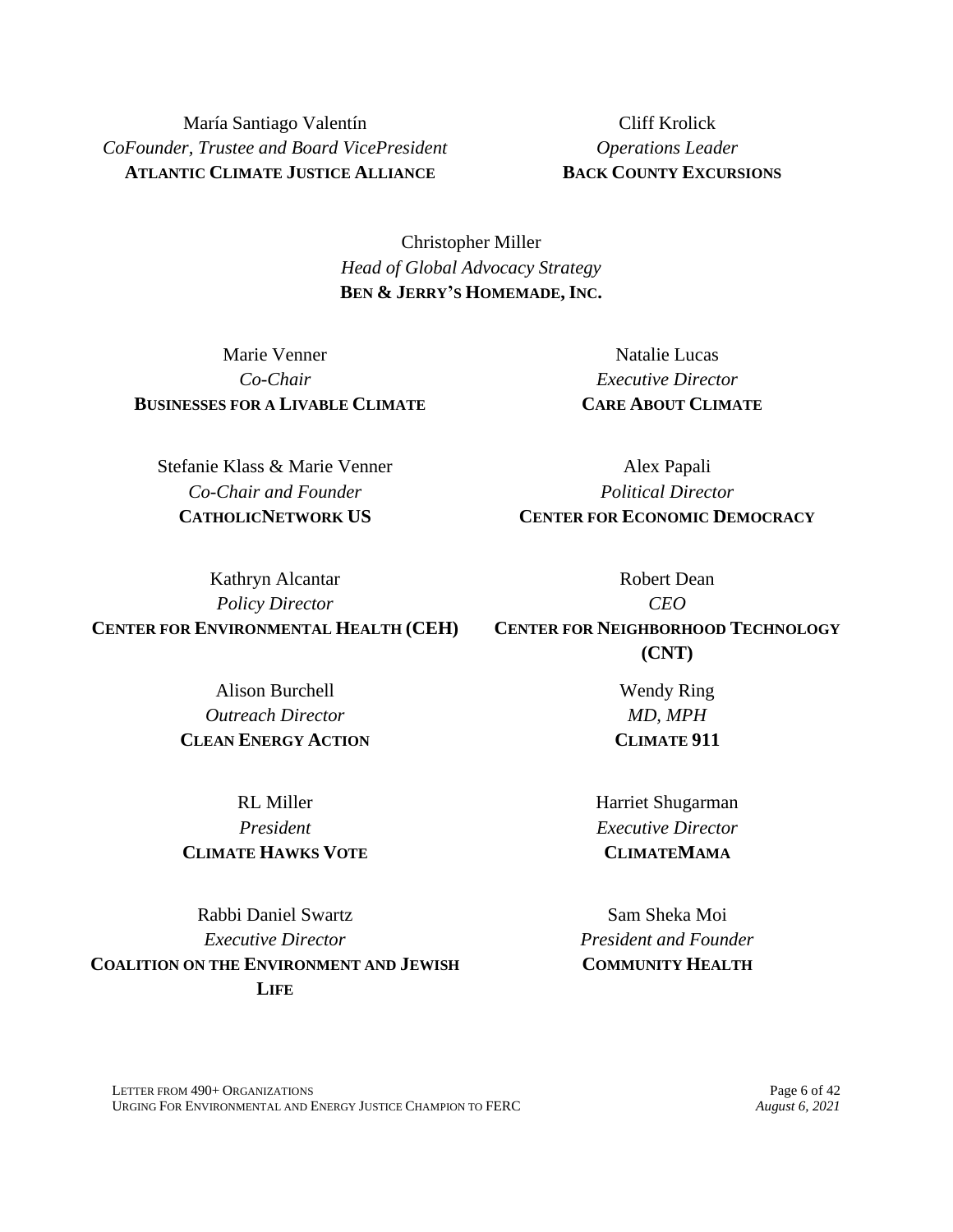Carmi Orenstein *Program Director* **CONCERNED HEALTH PROFESSIONALS OF NEW YORK**

Mark Stanley *Director of Operations* **DEMAND PROGRESS EDUCATION FUND**

Sister Gannon *Member Leadership Team* **DOMINICAN SISTERS OF SPARKILL**

> John Oppermann *Executive Director* **EARTH DAY INITIATIVE**

> > Jennifer Krill *Executive Director* **EARTHWORKS**

Dahlia Rockowitz *Washington Director* **DAYENU: A JEWISH CALL TO CLIMATE ACTION**

Michelle Deatrick *Chair* **DNC ENVIRONMENT AND CLIMATE CRISIS COUNCIL**

> Mary Gutierrez *Director* **EARTH ACTION, INC.**

Amy Rosmarin *Executive Director* **EARTHKEEPER HEALTH RESOURCES**

Russell Hicks *CEO* **EBONY SUNS ENTERPRISES LLC**

Kathryn Savoie *Detroit Community Health Director* **ECOLOGY CENTER**

> Brook Lenker *Executive Director* **FRACTRACKER ALLIANCE**

Daniela Gioseffi *Director/Founding Editor* **ECO-POETRY.ORG**

Bruce Gagnon *Coordinator* **GLOBAL NETWORK AGAINST WEAPONS & NUCLEAR POWER IN SPACE**

Patti Wood *Executive Director* **GRASSROOTS ENVIRONMENTAL EDUCATION**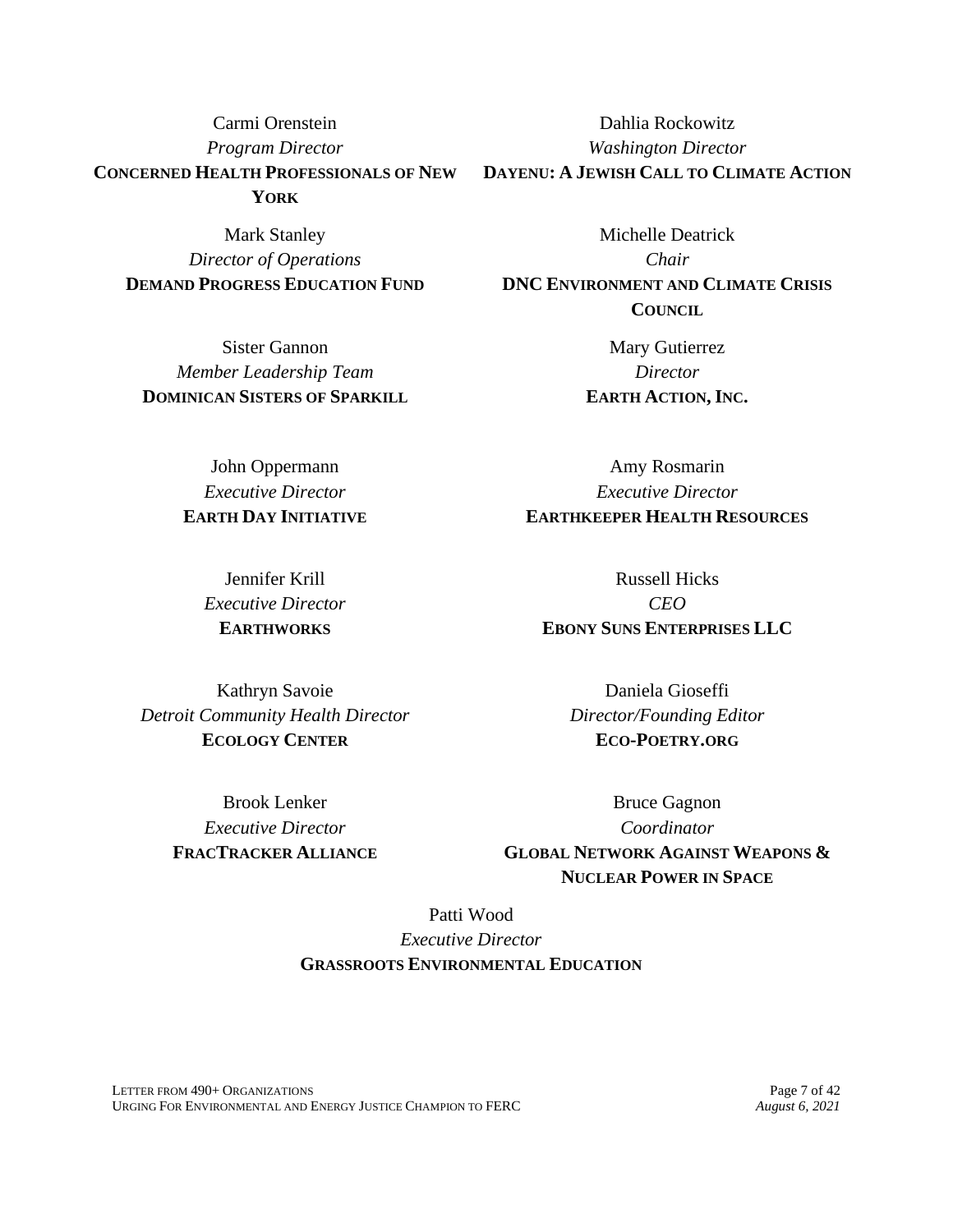Cindy Wiesner *Executive Director* **GRASSROOTS GLOBAL JUSTICE ALLIANCE**

> Andrew Butts *Founder* **GREEN NEIGHBOR CHALLENGE**

> > Kim Noble *Chief Operating Officer* **GREEN THE CHURCH**

Andrea Marpillero-Colomina *Clean Transportation Advocate* **GREENLATINOS**

Alexandra Wyatt *Policy Director and Counsel* **GRID ALTERNATIVES**

Sr. Rose Therese Nolta *Justice and Peace Coordinator* **HOLY SPIRIT MISSIONARY SISTERS, USA-JPIC**

> Donald Cohen *Executive Director* **IN THE PUBLIC INTEREST**

Claire Greensfelder *Director* **INOCHI / WOMEN FOR SAFE ENERGY**

Fran Teplitz *Executive Co-director* **GREEN AMERICA**

Tim Sahay *Senior Policy Manager* **GREEN NEW DEAL NETWORK**

> Fletcher Harper *Executive Director* **GREENFAITH**

David Schreiber *Investment advisor/financial planner* **GREENVEST**

> Eric Uram *Director* **HEADWATER**

Clayton Ferrara *Executive Director* **IDEAS FOR US**

Lance Kittel *Associate Director* **INLAND OCEAN COALITION**

Shiney Varghese *Sr. Policy Analyst* **INSTITUTE FOR AGRICULTURE AND TRADE POLICY (IATP)**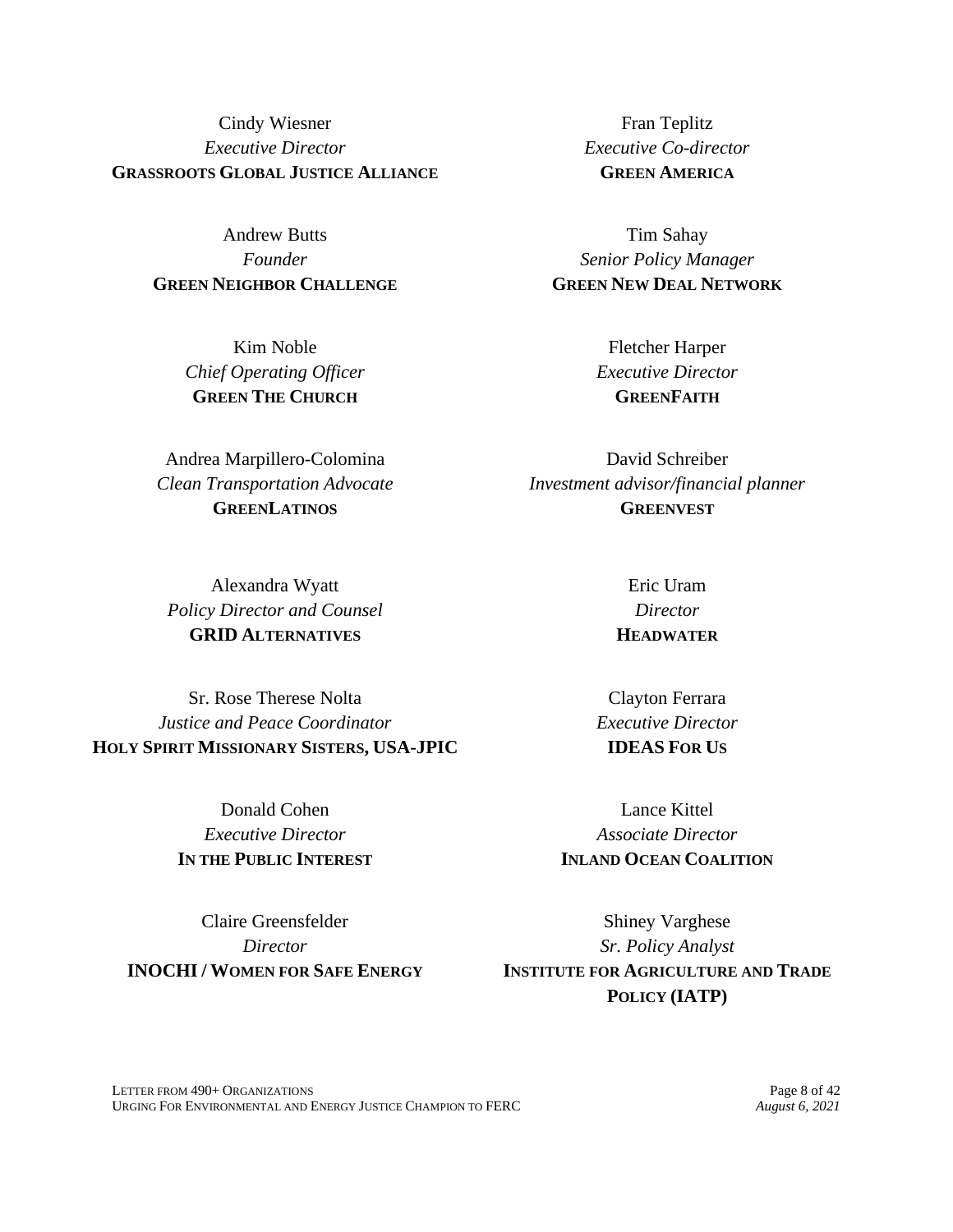John Farrell *John Farrell* **INSTITUTE FOR LOCAL SELF-RELIANCE**

> Daniel Helmer *National Coordinator* **JAI JAGAT USA**

Michael Leon Guerrero *Executive Director* **LABOR NETWORK FOR SUSTAINABILITY**

Daniel Helmer *International Network Coordinator* **LAST GENERATION INTERNATIONAL**

> Steven Emerman *Owner* **MALACH CONSULTING**

Laura Cassiani *Executive Director* **MISSION BLUE**

Daniel Helmer *Executive Director* **NONVIOLENCE MOVEMENT SCHOOL**

Timothy Judson *Executive Director* **NUCLEAR INFORMATION AND RESOURCE SERVICE**

Basav Sen *Climate Policy Director* **INSTITUTE FOR POLICY STUDIES CLIMATE POLICY PROGRAM**

Craig Williams *Program Director* **KY ENVIRONMENTAL FOUNDATION**

Nancy LaPlaca *Principal* **LAPLACA AND ASSOCIATES LLC**

Daniel Helmer *US Coordinator and Director* **LAST GENERATION USA**

> Matt Remle *Co-founder* **MAZASKA TALKS**

Laura Hickernell *Organizing Manager* **MOTHERS OUT FRONT**

Jerry Rivers *Environmental Scientist* **NORTH AMERICAN CLIMATE, CONSERVATION AND ENVIRONMENT (NACCE)**

> Michael Stocker *Director* **OCEAN CONSERVATION RESEARCH**

LETTER FROM 490+ ORGANIZATIONS Page 9 of 42<br>
URGING FOR ENVIRONMENTAL AND ENERGY JUSTICE CHAMPION TO FERC *August 6. 2021* URGING FOR ENVIRONMENTAL AND ENERGY JUSTICE CHAMPION TO FERC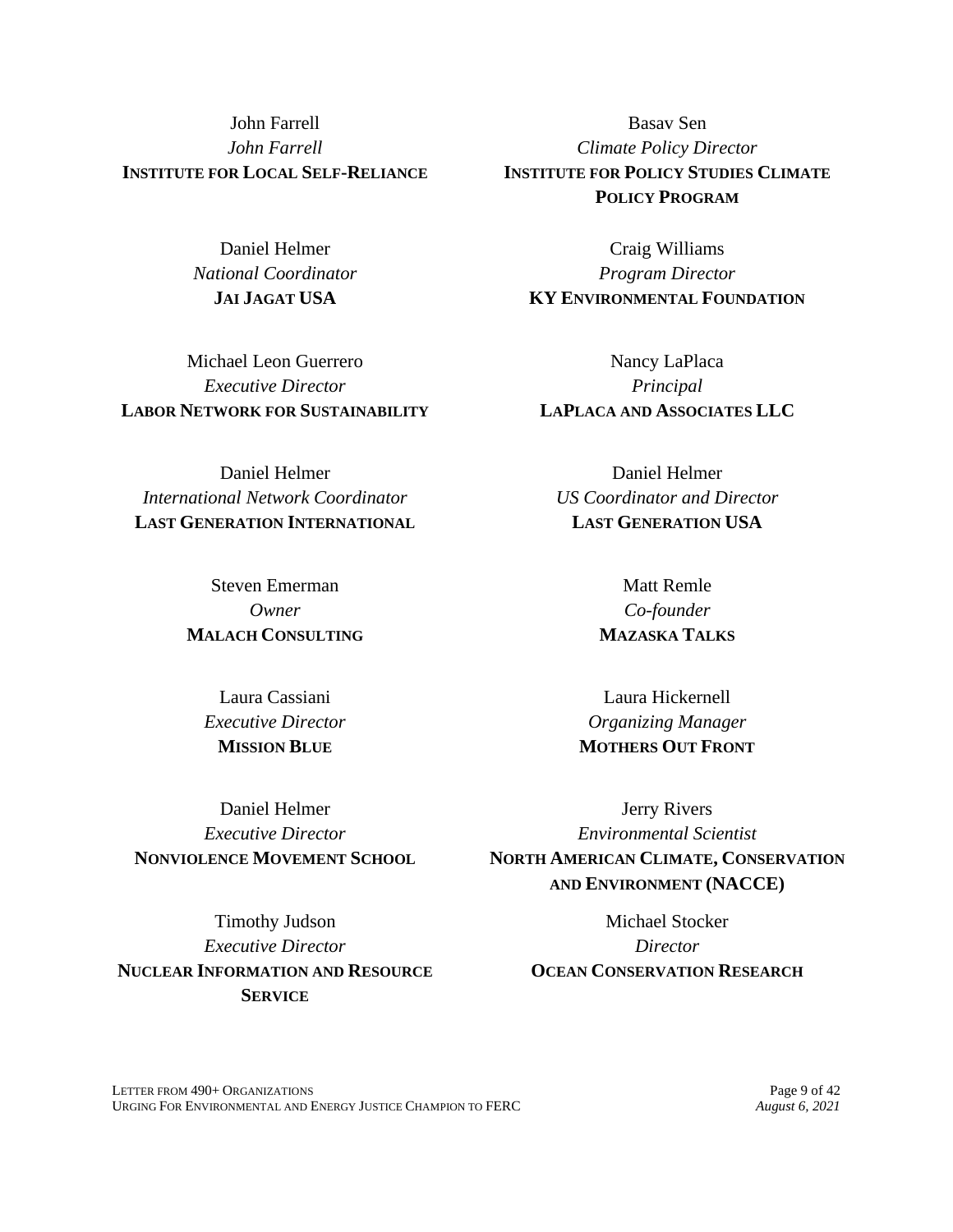Rev. Terrence Moran *Director* **OFFICE OF PEACE, JUSTICE, AND ECOLOGICAL INTEGRITY, SISTERS OF CHARITY OF SAINT ELIZABETH**

Kyle Gracey *Research Analyst* **OIL CHANGE INTERNATIONAL**

Teresa Bui *State Climate Policy Director* **PACIFIC ENVIRONMENT**

Jasmine Sanders *Executive Director* **OUR CLIMATE EDUCATION FUND**

Alison Huyett *Campaigns and Advocacy, Climate Solutions* **PATAGONIA**

Stiv Wilson *CoDirector* **PEAK PLASTIC FOUNDATION**

Alan Minsky *Executive Director* **PROGRESSIVE DEMOCRATS OF AMERICA**

Rebekah Sale *Executive Director* **PROPERTY RIGHTS AND PIPELINE CENTER**

> Mike Hudak *Director* **PUBLIC LANDS PROJECT**

Julia Cohen *Managing Director* **PLASTIC POLLUTION COALITION**

> Camilla Fox *Executive Director* **PROJECT COYOTE**

Elizabeth O'Nan *Director* **PROTECT ALL CHILDREN'S ENVIRONMENT**

> Pallavi Phartiyal *Deputy Executive Director* **RAINFOREST ACTION NETWORK**

Cheryl Barnds & Marie Venner *Co-Chair and Founder* **RAPIDSHIFT NETWORK**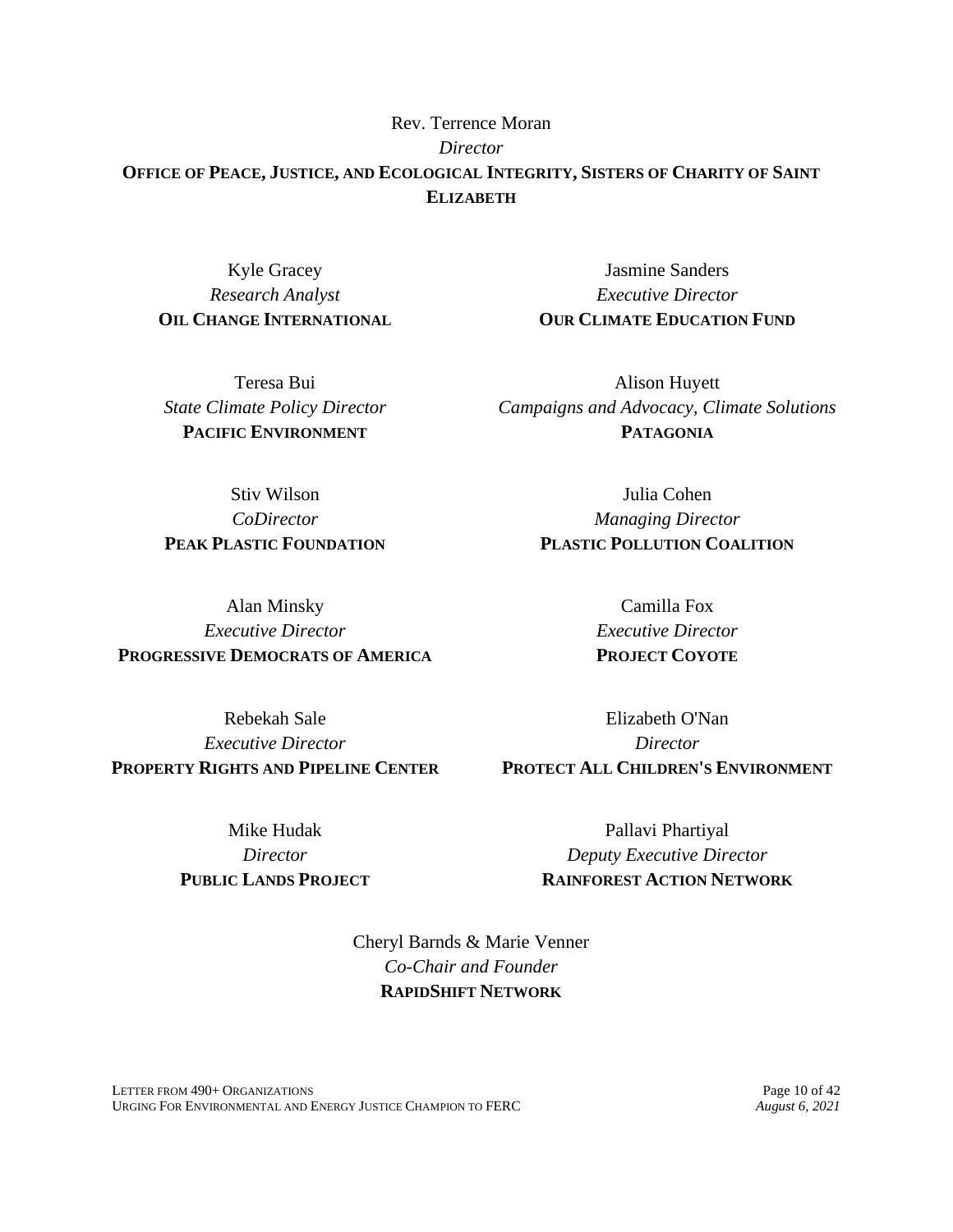Claudine Schneider *Chair* **REPUBLICANS FOR INTEGRITY**

> Norman Solomon *National Director* **ROOTSACTION.ORG**

Ara Marderosian *Executive Director* **SEQUOIA FORESTKEEPER®**

Nora Nash *Director Corporate Social Responsibility* **SISTERS OF ST. FRANCIS OF PHILADELPHIA**

> Glen Brand *VP, Policy and Advocacy* **SOLAR UNITED NEIGHBORS**

Darshan Elena Campos *Founder* **SOMOS SEMILLAS ANTILLANAS / REPARATIONS UNIVERSITY**

> Wilder Zeiser *Climate Campaigner* **STAND.EARTH**

Lauren Maunus *Advocacy Director* **SUNRISE MOVEMENT**

Chance Cutrano *Director of Programs* **RESOURCE RENEWAL INSTITUTE**

Kerry Kriger *Founder & Executive Director* **SAVE THE FROGS!**

Teresa Kotturan *Main NGO Representative at the UN* **SISTERS OF CHARITY FEDERATION**

Marie Venner *Chair* **SMALL BUSINESS ALLIANCE**

Michael Eisenscher *Founder/Publisher* **SOLIDARITYINFOSERVICE**

Elizabeth Milliken *President & CEO* **SPOTTSWOODE WINERY, INC.**

Michael Gilroy *Chief Executive Officer* **SUNGAGE FINANCIAL LLC**

> Jonathan Abe *CEO* **SUNWEALTH**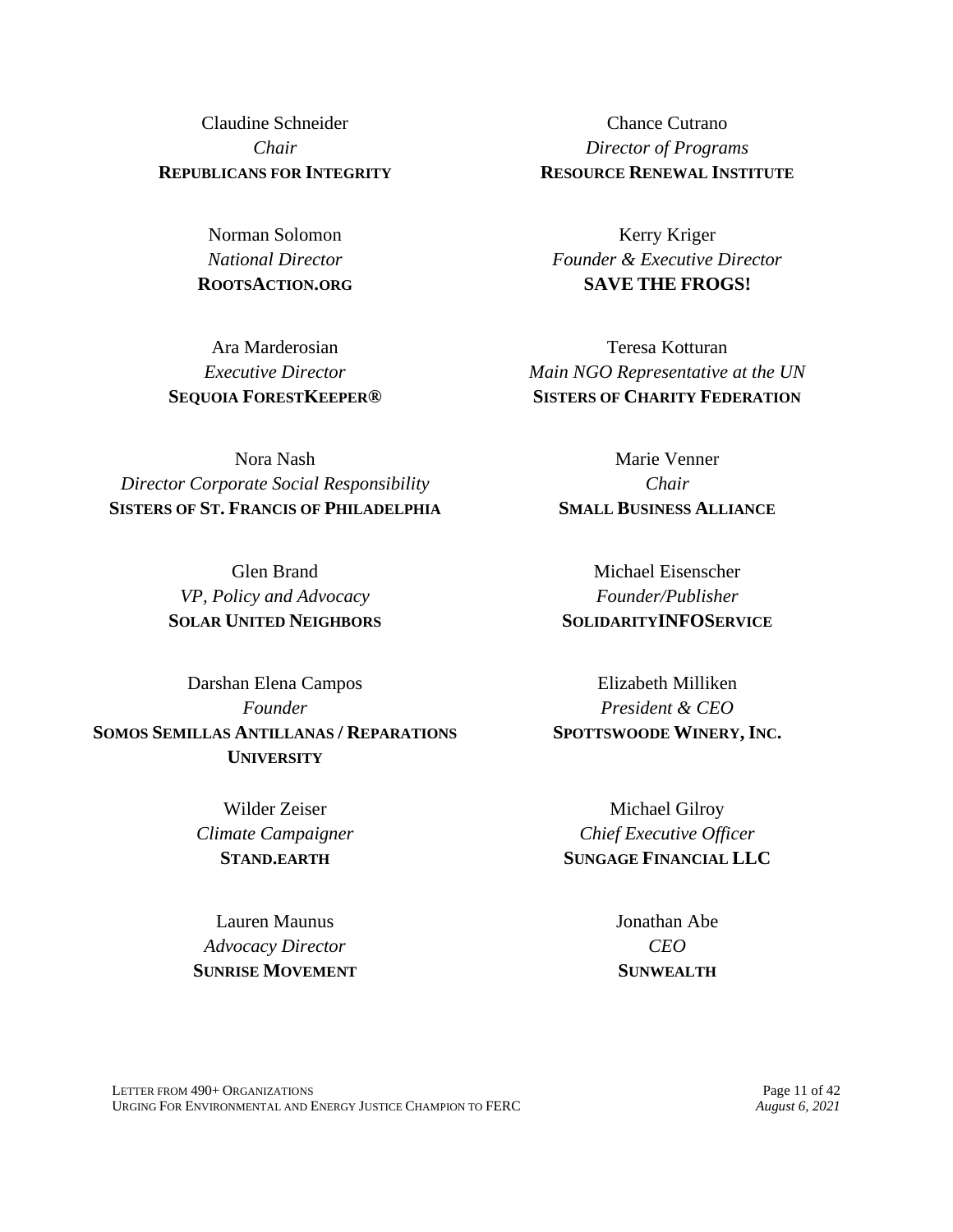Andy Mager *Coordinator and Social Movements Liaison* **SYRACUSE CULTURAL WORKERS**

> Frederic Mousseau *Policy Director* **THE OAKLAND INSTITUTE**

John Davis *Executive Director* **THE REWILDING INSTITUTE**

> James Kimball *Director* **TIME LABORATORY**

Dallas Robinson *Director of Communications* **THE COFED**

Kyle Crider *Program and Policy Director* **THE PEOPLE'S JUSTICE COUNCIL**

> Veronica Monet *Owner* **THE SHAME FREE ZONE**

Joanie Steinhaus *Gulf Program Director* **TURTLE ISLAND RESTORATION NETWORK**

Susan Leslie *Coalitions & Partnerships Organizer* **UNITARIAN UNIVERSALIST ASSOCIATION**

> Quanah Brightman *Executive Director* **UNITED NATIVE AMERICANS**

Terry Lowman *Co-chair* **UNITARIAN UNIVERSALISTS FOR A JUST ECONOMIC COMMUNITY**

Martha Gallahue *Member* **UNITED RELIGIONS INITIATIVE UN CIRCLE**

Kate Hudson *Western U.S. Advocacy Coordinator* **WATERKEEPER ALLIANCE**

Jean Hays *Earth Democracy Issues Group Chr.* **WILPF FRESNO BRANCH**

Rachel Davis *Public Policy & Justice Organizer* **WATERSPIRIT**

> Zanagee Artis *Policy Director* **ZERO HOUR**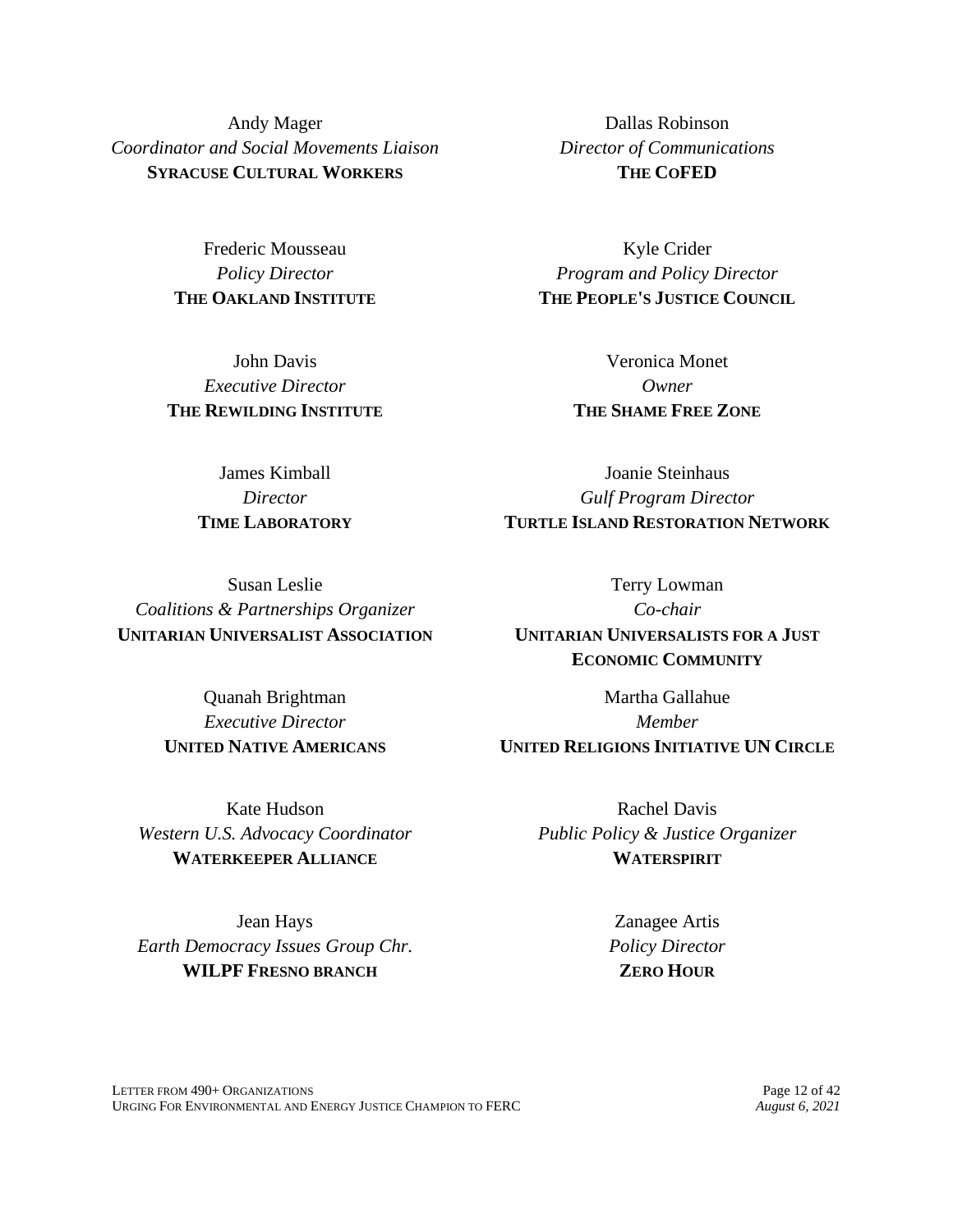# **STATE ORGANIZATIONS**

#### **ALABAMA**

Kyle Crider *Program and Policy Director* **ALABAMA INTERFAITH POWER & LIGHT**

Daniel Tait *Chief Operating Officer* **ENERGY ALABAMA**

Jackie Antalan *Dir Outreach & Programs* **OPERATION HOMECARE, INC.**

#### **ALASKA**

Pamela Miller *Executive Director* **ALASKA COMMUNITY ACTION ON TOXICS**

Nikos Pastos *Environmental Sociologist* **ALASKA'S BIG VILLAGE NETWORK**

#### **ARIZONA**

Carolyn Campbell *Executive Director* **COALITION FOR SONORAN DESERT PROTECTION**

Dr. Stefan Sommer *Founding Member of the Board of Directors* **NORTHERN ARIZONA CLIMATE CHANGE ALLIANCE**

Veri di Suvero *Executive Director* **ALASKA PIRG**

Bethany Cotton *Conservation Director* **CASCADIA WILDLANDS\***

Stephen Brittle *President* **DON'T WASTE ARIZONA**

> Barbara Warren *Member* **PDA ARIZONA**

LETTER FROM 490+ ORGANIZATIONS<br>
URGING FOR ENVIRONMENTAL AND ENERGY JUSTICE CHAMPION TO FERC *August 6, 2021* URGING FOR ENVIRONMENTAL AND ENERGY JUSTICE CHAMPION TO FERC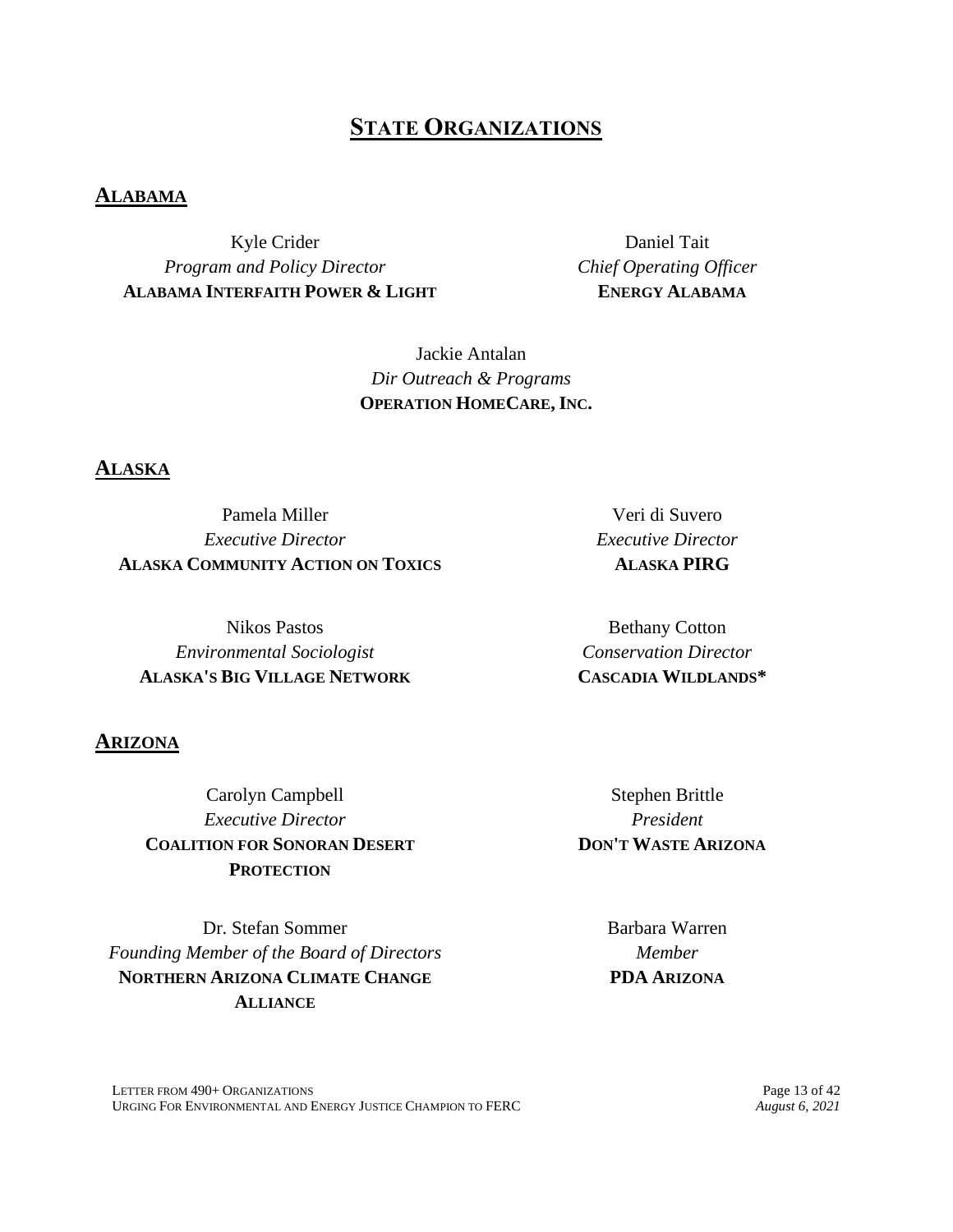Jenise Porter *Coordinator of Chapter* **PROGRESSIVE DEMCRATS OF AMERICA-TUCSON CHAPTER**

> John Neville *President and Founder* **SUSTAINABLE ARIZONA**

**CALIFORNIA**

Nora Privitera *Federal Climate Action Team Leader* **350 BAY AREA ACTION**

> Nicole Kemeny *President* **350 SILICON VALLEY**

Barbara Warren *Director of PSR, Arizona Chapter* **PSR ARIZONA (NFP)**

Patti Caldwell *Interim Executive Director* **TUCSON AUDUBON SOCIETY**

> Daniel Chandler *Steering Committee* **350 HUMBOLDT**

Jan Dietrick *Coordinator* **350 VENTURA COUNTY CLIMATE HUB**

Wesley Reutimann *Special Programs Director* **ACTIVE SAN GABRIEL VALLEY**

Frances Aubrey *Member* **ALAMEDA COUNTY INTERFAITH CLIMATE ACTION NETWORK**

Nick Peterson *Founding Member* **ALBANY CLIMATE ACTION COALITION**

Marily Woodhouse *Director* **BATTLE CREEK ALLIANCE & DEFIANCE CANYON RAPTOR RESCUE**

Cheryl Auger *President* **BAN SUP**

Chris Calwell *Co-Chair* **CA BUSINESSES FOR A LIVABLE CLIMATE**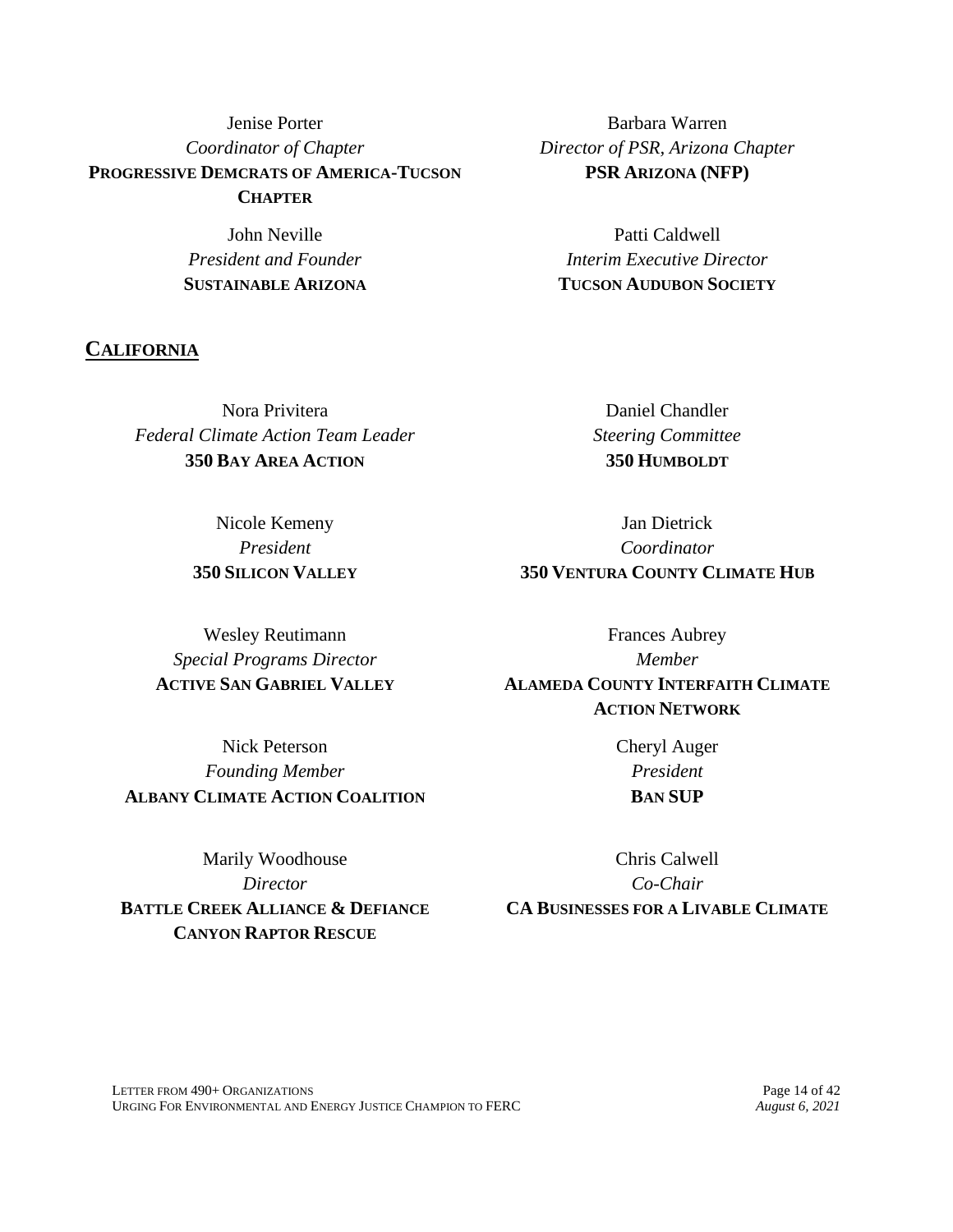Cynthia Lopez *Administrative Coordinator* **CALIFORNIA ALLIANCE FOR RETIRED AMERICANS**

Igor Tregub *Chair, CDP Environmental Caucus* **CALIFORNIA DEMOCRATIC PARTY ENVIRONMENTAL CAUCUS**

> Sylvia Russell *Leader* **CALL 4 CHANGE**

Nayamin Martinez *Member* **CENTRAL CALIFORNIA ENVIRONMENTAL JUSTICE NETWORK**

Ashley McClure *Physician, Medical Community Climate Organizer* **CLIMATE HEALTH NOW**

Michael Boos *Corresponding Secretary* **DEMOCRATIC CLUB OF CLAREMONT**

Dan Silver *Executive Director* **ENDANGERED HABITATS LEAGUE**

Leah Redwood *Action Strategy and Planning Coordinator* **EXTINCTION REBELLION SAN FRANCISCO BAY AREA**

Jane Williams *Executive Director* **CALIFORNIA COMMUNITIES AGAINST TOXICS**

Gladys Limon *Executive Director* **CALIFORNIA ENVIRONMENTAL JUSTICE ALLIANCE**

> Bethany Cotton *Conservation Director* **CASCADIA WILDLANDS\***

Heidi Harmon *Mayor* **CITY OF SAN LUIS OBISPO**

Rose Ann Witt *Co-Founder* **CONEJO CLIMATE COALITION**

Sean Frame *Ex Oficio Board Member* **EL DORADO PROGRESSIVES**

Heather Phipps *Allyship Coordinator* **EXTINCTION REBELLION SF BAY**

Jessica Craven *Steering Committee Co-Chair* **FEMINISTS IN ACTION LOS ANGELES**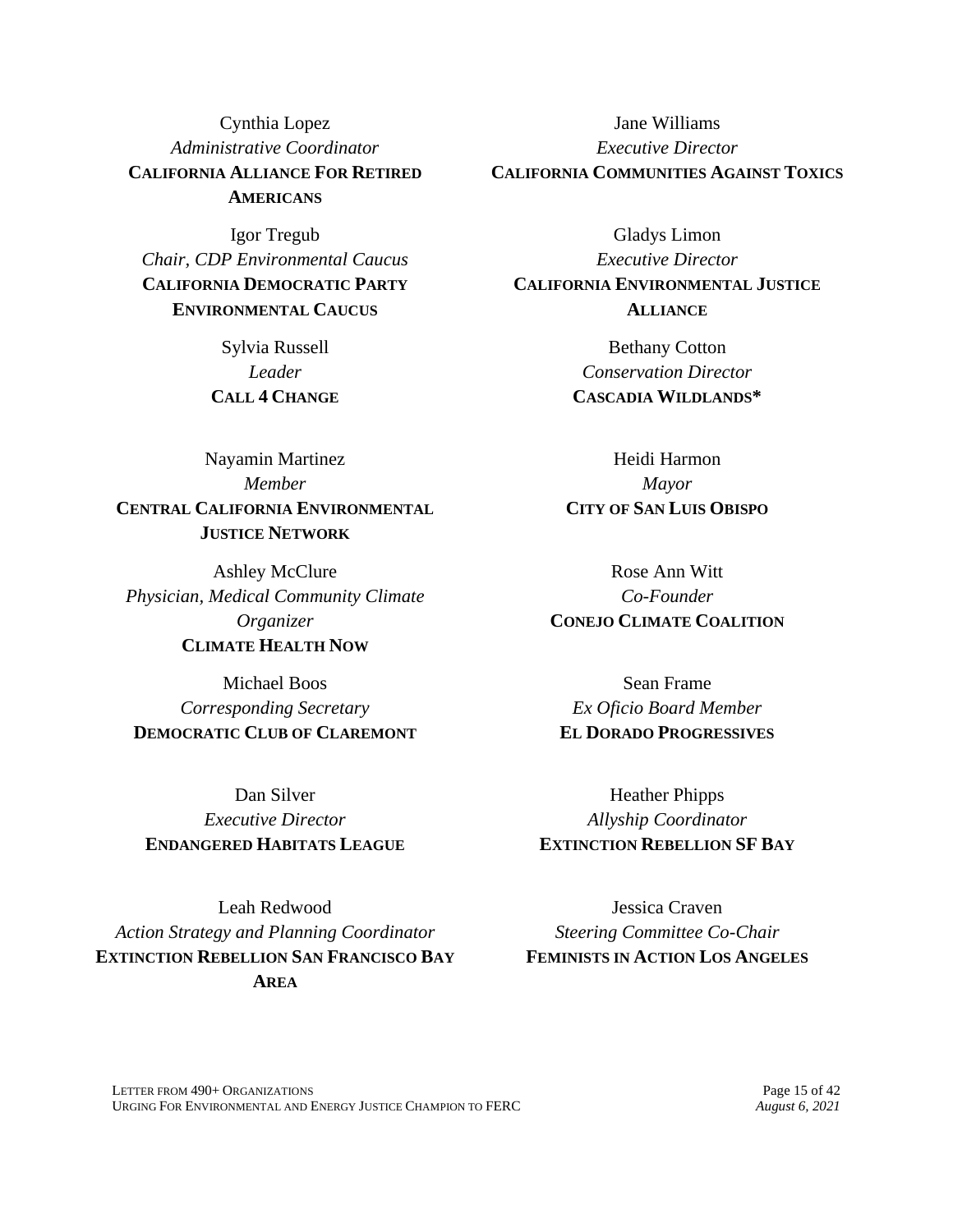Virginia Madsen *Founding Member* **FIRST WEDNESDAYS SAN LEANDRO**

Ronald Martin *President* **FRESNANS AGAINST FRACKING**

Beth Weinberger *Representative of Kehilla's Greening Committee* **GREENING COMMITTEE OF KEHILLA COMMUNITY SYNAGOGUE**

Esther Malkin *Founder* **MONTEREY COUNTY RENTERS UNITED**

Robert Gould *President* **SAN FRANCISCO BAY PHYSICIANS FOR SOCIAL RESPONSIBILITY**

Grace Feldmann *Co-Founder/Co-chair* **SANTA BARBARA STANDING ROCK COALITION**

> Martha Camacho Rodriguez *Director* **SOCIAL ECO EDUCATION (SEE-LA)**

Jean Tepperman & Steve Nadel *Coordinators* **SUNFLOWER ALLIANCE**

Karen Nyhus *County Council Member (elected)* **GREEN PARTY OF SONOMA COUNTY, CA**

Jessica Tovar *Energy Democracy Organizer* **LOCAL CLEAN ENERGY ALLIANCE**

> Barbara Brass *Organizer* **RATT PACK**

Heather Hofshi *Public Policy Team Co-chair* **SANDIEGO350**

> Katherine O'Dea *Executive Director* **SAVE OUR SHORES**

Vic Parnick *Member* **SOLID RE SOLUTIONS**

Stefana Simonetto *President* **SUSTAINABLE NOVATO**

LETTER FROM 490+ ORGANIZATIONS<br>
URGING FOR ENVIRONMENTAL AND ENERGY JUSTICE CHAMPION TO FERC *August 6, 2021* URGING FOR ENVIRONMENTAL AND ENERGY JUSTICE CHAMPION TO FERC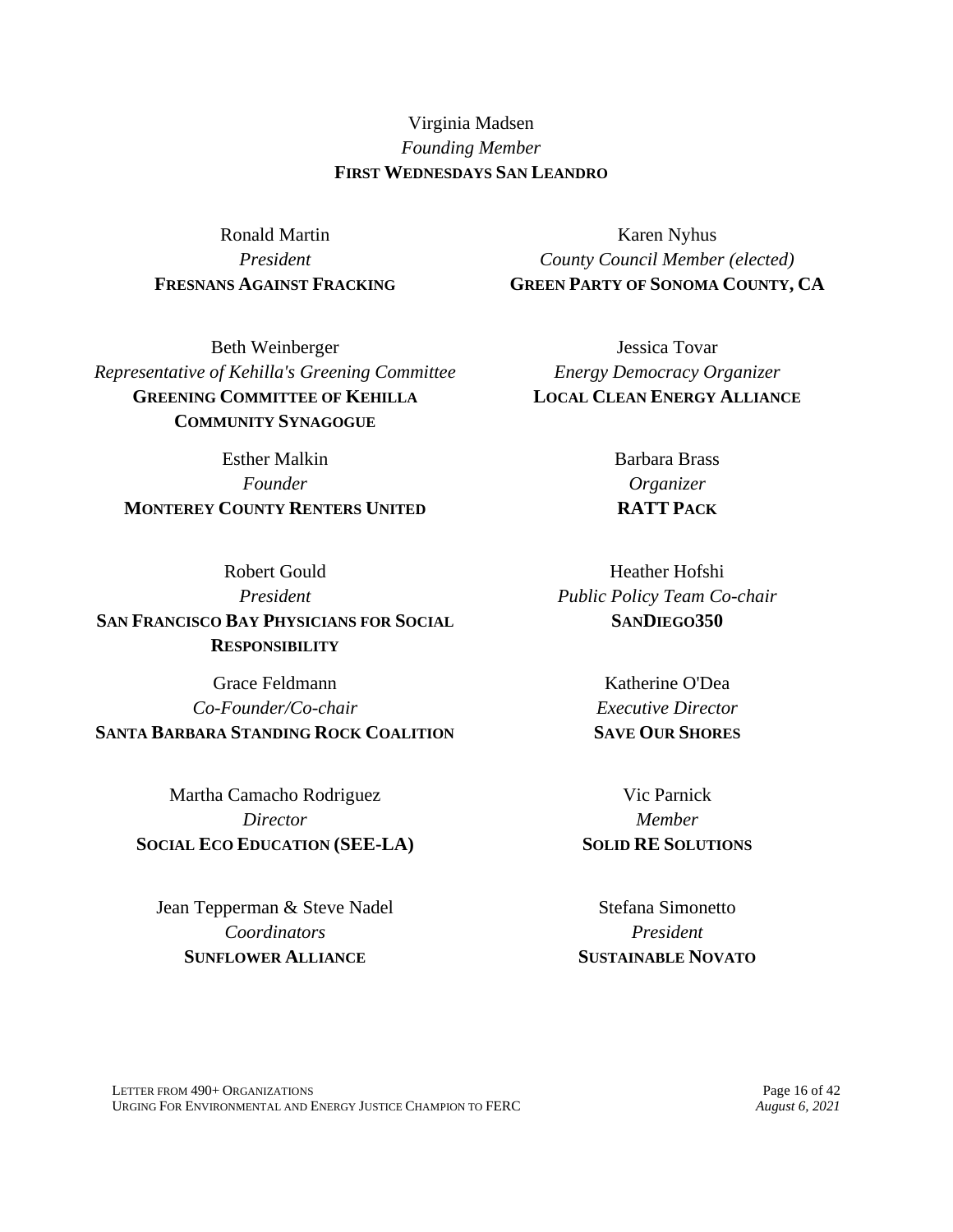Jack Eidt *Organizer* **TAR SANDS ACTION SOUTHERN CALIFORNIA**

**COLORADO**

Micah Parkin *Executive Director* **350 COLORADO**

> Janice Brown *Member* **CASE**

Lanny Sinkin *Director of Special Projects* **THE ROMERO INSTITUTE**

Marie Venner *Co-Chair* **CALL TO ACTION COLORADO**

Marie Venner & Jim Smith *Co-Chairs* **CO BUSINESSES FOR A LIVABLE CLIMATE**

Alison Burchell *Senior Environmental Geologist, Policy Outreach* **EMPOWER OUR FUTURE - COLORADO**

Christine Canaly *Director* **SAN LUIS VALLEY ECOSYSTEM COUNCIL**

Harmony Cummings *Co-Founder* **THE GREEN HOUSE CONNECTION CENTER**

Emmett Hobley *Co-Chair* **MONTBELLO NEIGHBORHOOD IMPROVEMENT ASSOCIATION**

> Renee Chacon *Youth Program Coordinator* **SPIRIT OF THE SUN**

Fran Aguirre *President* **UNITE NORTH METRO DENVER**

Paddy McClelland *Co-Founder* **WALL OF WOMEN**

LETTER FROM 490+ ORGANIZATIONS<br>
URGING FOR ENVIRONMENTAL AND ENERGY JUSTICE CHAMPION TO FERC *August 6, 2021* URGING FOR ENVIRONMENTAL AND ENERGY JUSTICE CHAMPION TO FERC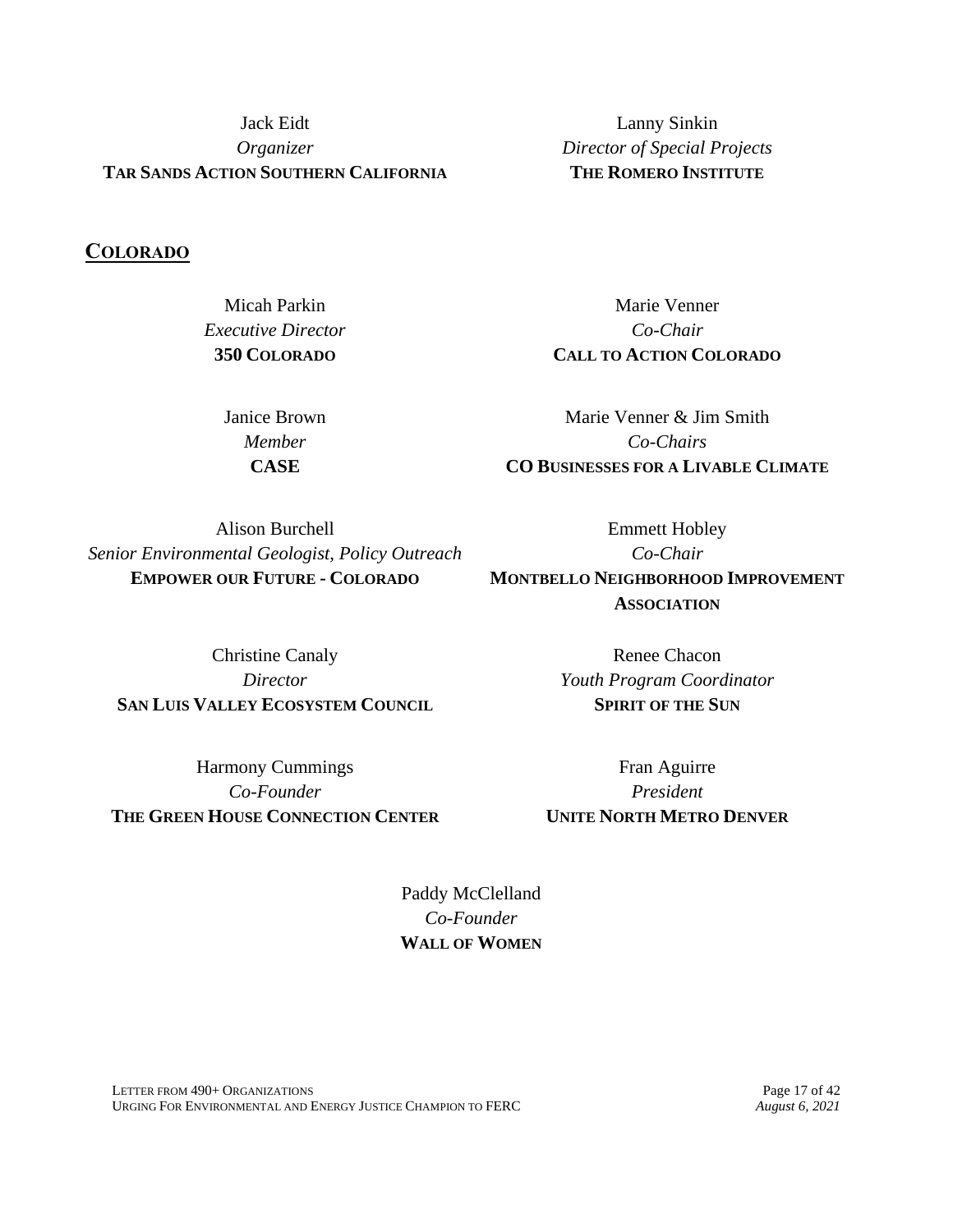#### LETTER FROM 490+ ORGANIZATIONS<br>
URGING FOR ENVIRONMENTAL AND ENERGY JUSTICE CHAMPION TO FERC *August 6, 2021* URGING FOR ENVIRONMENTAL AND ENERGY JUSTICE CHAMPION TO FERC

# **CONNECTICUT**

# Suzannah Glidden *Co-founder* **STOP THE ALGONQUIN PIPELINE EXPANSION (SAPE)**

## **DISTRICT OF COLUMBIA**

Lisa Alexander *Executive Director* **AUDUBON NATURALIST SOCIETY**

Robert Robinson *Chair* **DC CONSUMER UTILITY BOARD**

Andrew Zimdahl *Member* **HONEYDEW ADVISORS**

**DELAWARE**

John Sykes *President* **DELAWARE INTERFAITH POWER & LIGHT**

Alan Muller *Executive Director* **GREEN DELAWARE**

Stephanie Weiner *Board Member* **PLASTIC FREE DELAWARE**

# **FLORIDA**

Sandra Adams *Executive Director* **350 PENSACOLA**

Zelalem Adefris *VP of Policy & Advocacy* **CATALYST MIAMI**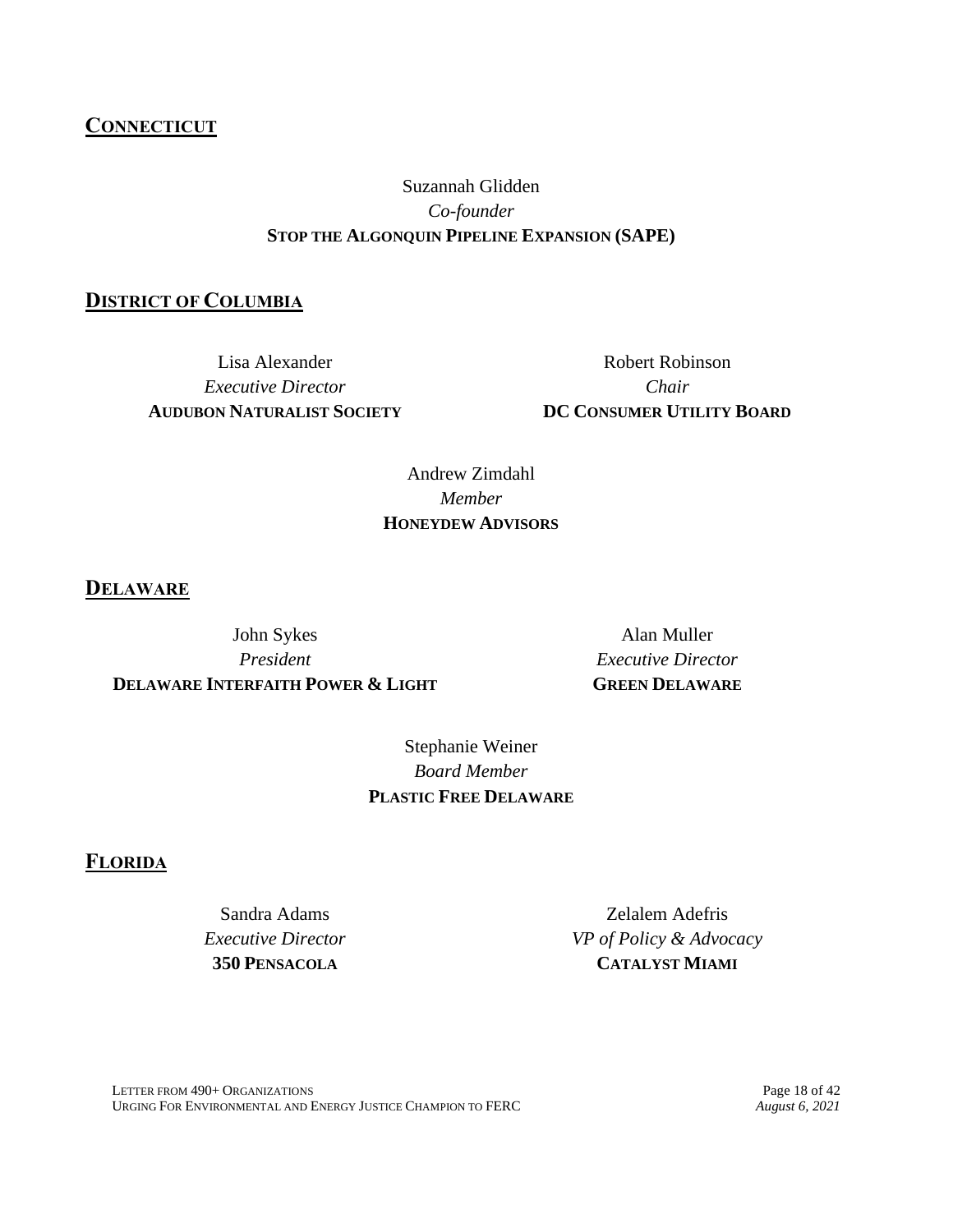Maria Revelles *Director* **CHISPA FLORIDA**

Sarah Randolph *Chapter President* **ESCAMBIA COUNTY DEMOCRATIC ENVIRONMENTAL CAUCUS OF FLORIDA**

Aliki Moncrief *Executive Director* **FLORIDA CONSERVATION VOTERS**

DeeVon Quirolo *President* **NATURE COAST CONSERVATION**

Lynn Ringenberg, MD *Co-founder & Board member* **PHYSICIANS FOR SOCIAL RESPONSIBILITY/FLORIDA**

Honey Theogene *Associate Pastor* **THE CACINA CATHOLIC PARISH OF ST BENEDICT INC**

### **GEORGIA**

Yomi Noibi *Executive Director* **ENVIRONMENTAL COMMUNITY ACTION INC.**

Ed Dye *Chair* **CLIMATE REALITY PROJECT, FL**

Jeannie Economos *Health and Safety Project Coordinator* **FARMWORKER ASSOCIATION OF FLORIDA**

Pierrette J Cazeau *President and Founder* **HAITI CHOLERA RESEARCH FUNDING FOUNDATION INC. USA**

> Ted Apelt *Group Organizer* **PASCO ACTIVISTS**

Matthew Schwartz *Executive Director* **SOUTH FLORIDA WILDLANDS ASSOCIATION**

> Yoca Arditi-Rocha *Executive Director* **THE CLEO INSTITUTE**

Dr. Bambie Hayes-Brown *President and CEO* **GEORGIA ADVANCING COMMUNITIES TOGETHER, INC.**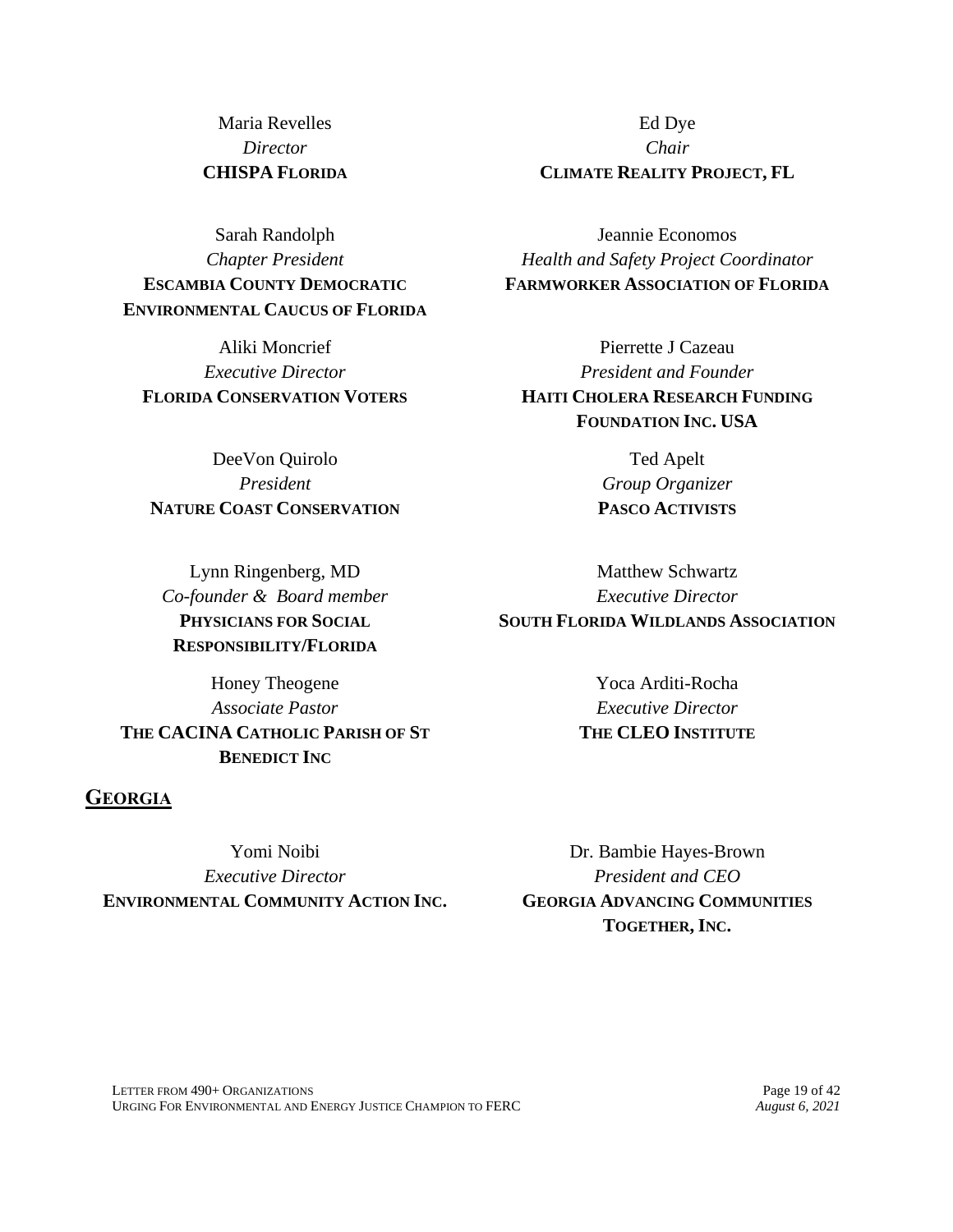Brionte McCorkle *Executive Director* **GEORGIA CONSERVATION VOTERS**

Codi Norred *Executive Director* **GEORGIA INTERFAITH POWER AND LIGHT**

Damon Mullis *Executive Director/Riverkeeper* **OGEECHEE RIVERKEEPER**

Chandra Farley *Just Energy Director* **PARTNERSHIP FOR SOUTHERN EQUITY**

## **HAWAII**

# Moana Bjur *Executive Director* **CONSERVATION COUNCIL FOR HAWAII**

#### **ILLINOIS**

Meryl Greer Domina & Dave Davis *Co-Chairs* **350 KISHWAUKEE**

Benita Coffey OSB *Coordinator* **CHICAGO BENEDICTINES FOR PEACE**

Kay Ahaus *Spokesperson* **GREATER HIGHLAND AREA CONCERNED CITIZENS**

Cheryl Johnson *Executive Director* **PEOPLE FOR COMMUNITY RECOVERY**

David Kraft *Director* **NUCLEAR ENERGY INFORMATION SERVICE (NEIS)**

> Deni Mathews *Chairperson* **SAVE OUR ILLINOIS LAND**

Don Jodrey *Director of Federal Affairs* **THE ALLIANCE FOR THE GREAT LAKES**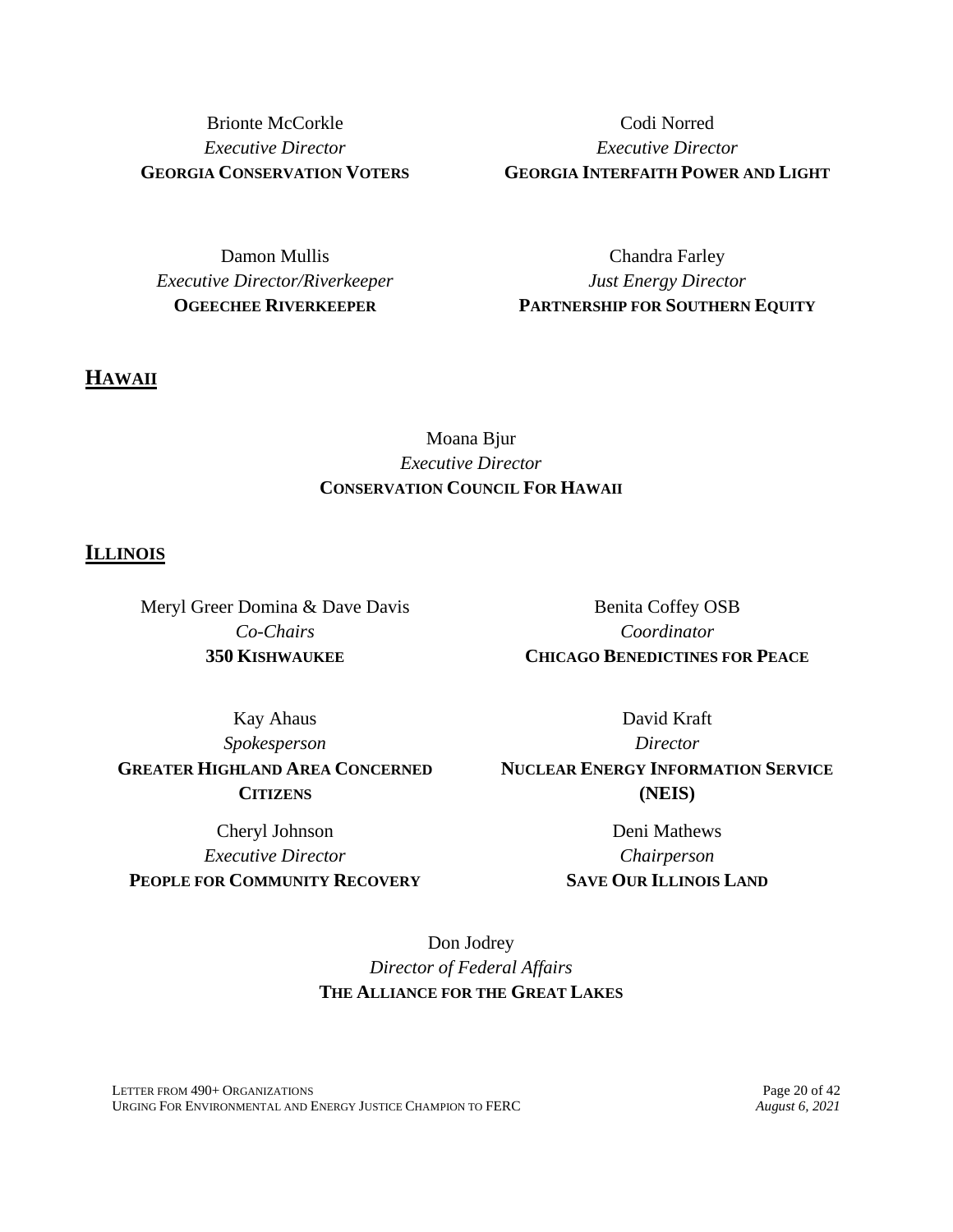### **INDIANA**

Kerwin Olson *Executive Director* **CITIZENS ACTION COALITION OF IN**

Dori Chandler *Public Policy Director* **HOOSIER INTERFAITH POWER & LIGHT**

**IOWA**

Ric Zarwell *President* **ALLAMAKEE COUNTY PROTECTORS - EDUCATION CAMPAIGN**

Tim Hammond *Chair* **POWESHIEK JASPER GREEN PARTY**

**KANSAS**

# Dorothy Barnett *Executive Director* **CLIMATE + ENERGY PROJECT**

### **KENTUCKY**

Alice Melendez *Local coordinator* **EXTINCTION REBELLION KENTUCKY**

Elisa Owen *Executive Director* **KENTUCKY INTERFAITH POWER AND LIGHT**

### **LOUISIANA**

Renate Heurich *Co-Founder* **350 NEW ORLEANS**

Debra Campbell *Director* **A COMMUNITY VOICE - LOUISIANA**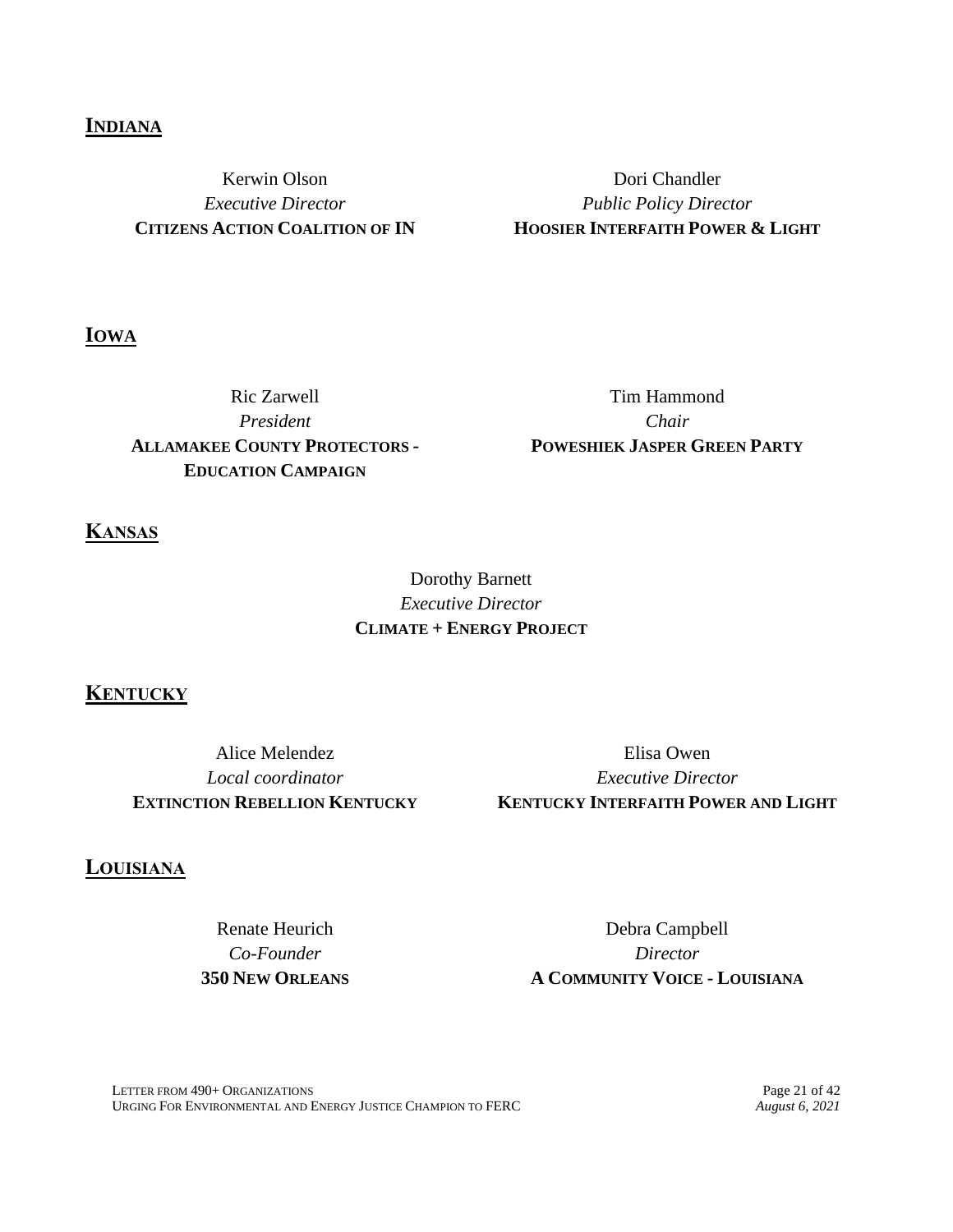Logan Burke *Executive Director* **ALLIANCE FOR AFFORDABLE ENERGY**

Robert Desmarais Sullivan *Lay Leader of Ministry for Earth* **FIRST UNITARIAN UNIVERSALIST CHURCH OF NEW ORLEANS**

### Gregory Manning *Founder/Chair* **GREATER NEW ORLEANS INTERFAITH CLIMATE COALITION**

Naomi Yoder *Staff Scientist* **HEALTHY GULF**

Virginia Richard *Gulf Program Manager* **SOUTHWINGS**

**MAINE**

| Amy Eshoo       | Scott Vlaun                                |
|-----------------|--------------------------------------------|
| Program Manager | <i>Executive Director</i>                  |
| 350 MAINE       | <b>CENTER FOR AN ECOLOGY-BASED ECONOMY</b> |

**MARYLAND**

Sarah Parsons *Chairperson* **ALLEGANY COUNTY WOMEN'S ACTION COALITION**

Lauren Landis *Hampton Roads Field Coordinator* **CHESAPEAKE CLIMATE ACTION NETWORK**

Nanci Wilkinson *Co Lead Environmental Justice Ministry* **ENVIRONMENTAL JUSTICE MINISTRY CEDAR LANE UNITARIAN UNIVERSALIST CHURCH**

Ellen E Barfield *Co-founder and Coordinator* **BALTIMORE PHIL BERRIGAN MEMORIAL CHAPTER VETERANS FOR PEACE**

> Diane Wittner *Founding owner* **ECOTOPIA LLC**

Richard Deutschmann *Lead, Climate Action Team* **INDIVISIBLE HOWARD COUNTY MD**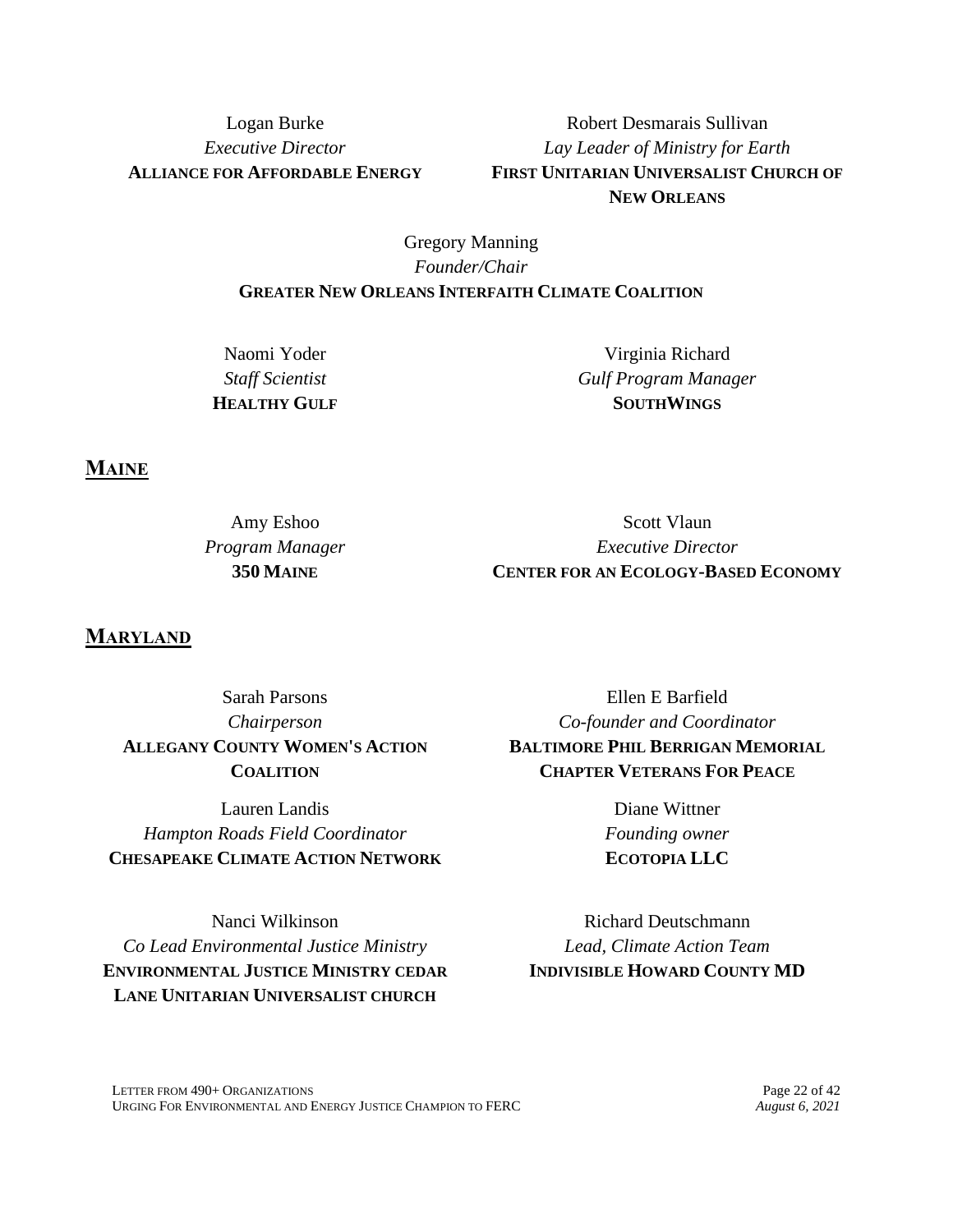# Nina Cardin *Director* **MD CAMPAIGN FOR ENVIRONMENTAL HUMAN RIGHTS**

Debra Gardner *Legal Director* **PUBLIC JUSTICE CENTER**

### Betsy Nicholas *Executive Director* **WATERKEEPERS CHESAPEAKE**

### **MASSACHUSETTS**

Ken McDonnell *Member Representative* **350 CENTRAL MASS**

Susan Purser *Coordinator* **350 MA-BERKSHIRES**

Carolyn Barthel *Executive Committee Member* **350 MASS**

Sofia Owen *Staff Attorney & Director of Environmental Justice Legal Services* **ALTERNATIVES FOR COMMUNITY & ENVIRONMENT (ACE)**

Jane Winn *Executive Director* **BERKSHIRE ENVIRONMENTAL ACTION TEAM**

James Michel *Co-Founder* **BOSTON CLEAN ENERGY COALITION**

Fran Ludwig *Chair* **BOSTON CATHOLIC CLIMATE MOVEMENT**

Loie Hayes *Board member* **BOSTON CLIMATE ACTION NETWORK**

Cameron Pressey *Co-Chair* **BOSTON DSA ECOSOCIALISM WORKING GROUP**

Diane Turco *Director* **CAPE DOWNWINDERS**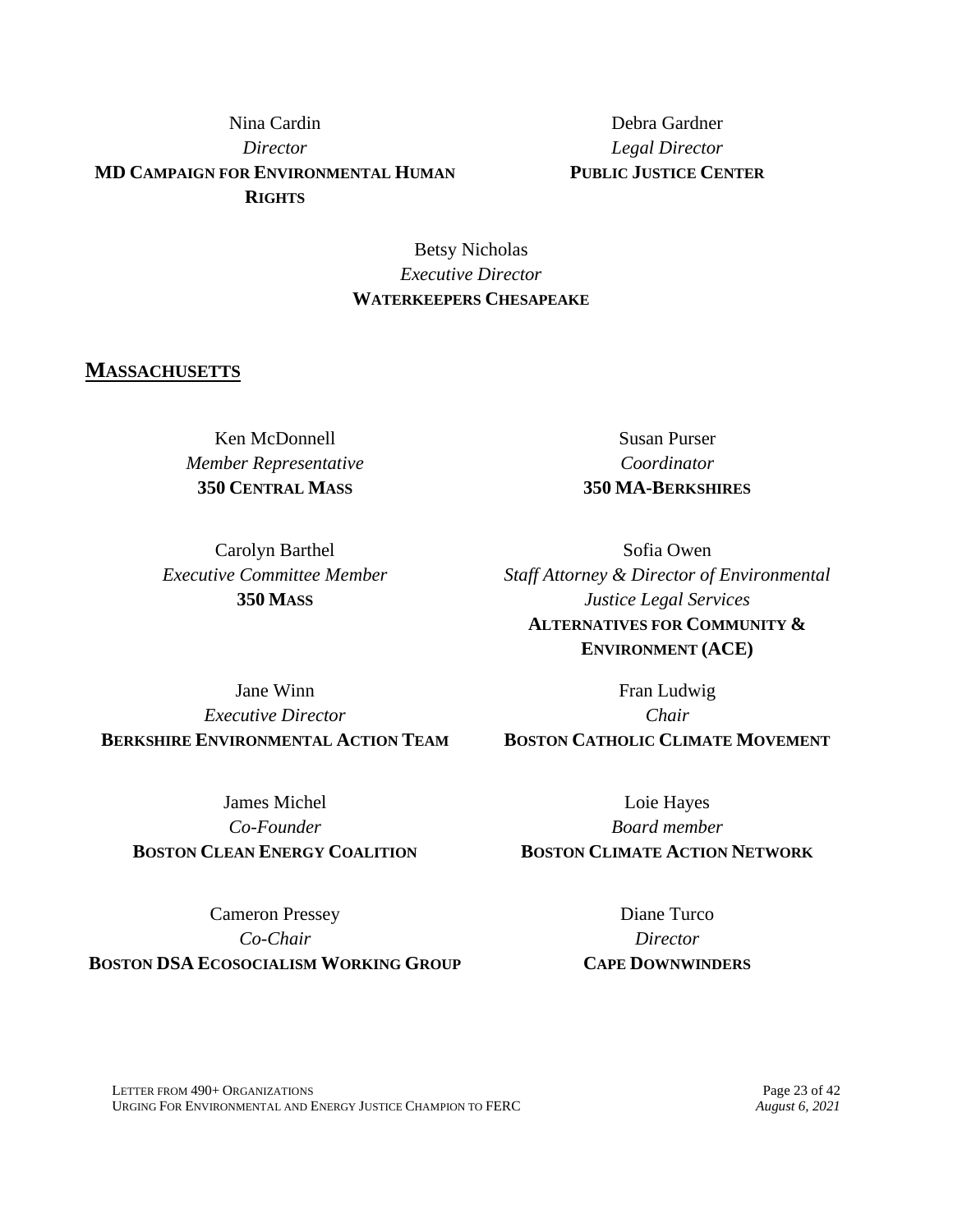Jen Stevenson *Associate Director* **CLIMABLE.ORG**

Sylvia Broude *Executive Director* **COMMUNITY ACTION WORKS**

Ilana Cohen *Organizer* **FOSSIL FUEL DIVEST HARVARD**

> Drew Herzig *Chair* **INDIVISIBLE PITTSFIELD**

Betsy Smith *Coordiniting Committee Member* **LOWER CAPE INDIVISIBLE**

Sarah Dooling *Executive Director* **MASSACHUSETTS CLIMATE ACTION NETWORK**

Fred Small *Policy Director* **MASSACHUSETTS INTERFAITH POWER & LIGHT**

> Rosemary Wessel *Program Director* **NO FRACKED GAS IN MASS**

Russ Vernon-Jones *Steering Committee Member* **CLIMATE ACTION NOW - WESTERN MASSACHUSETTS**

Mike Prokosch *Co-Coordinator* **DORCHESTER CLIMATE JUSTICE**

Maria Belen Power *Associate Executive Director* **GREENROOTS**

Anne Legene *Member* **LIVING THE CHANGE BERKSHIRES**

John MacDougall *Co-chair, Peace & Climate Working Group* **MASS. PEACE ACTION**

Chris Matera *Founder* **MASSACHUSETTS FOREST WATCH**

Christopher Smith *President* **MASSACHUSETTS SOLAR OWNERS ASSOC**

> Birgitta McAlevey *President* **NO SHARON GAS PIPELINE**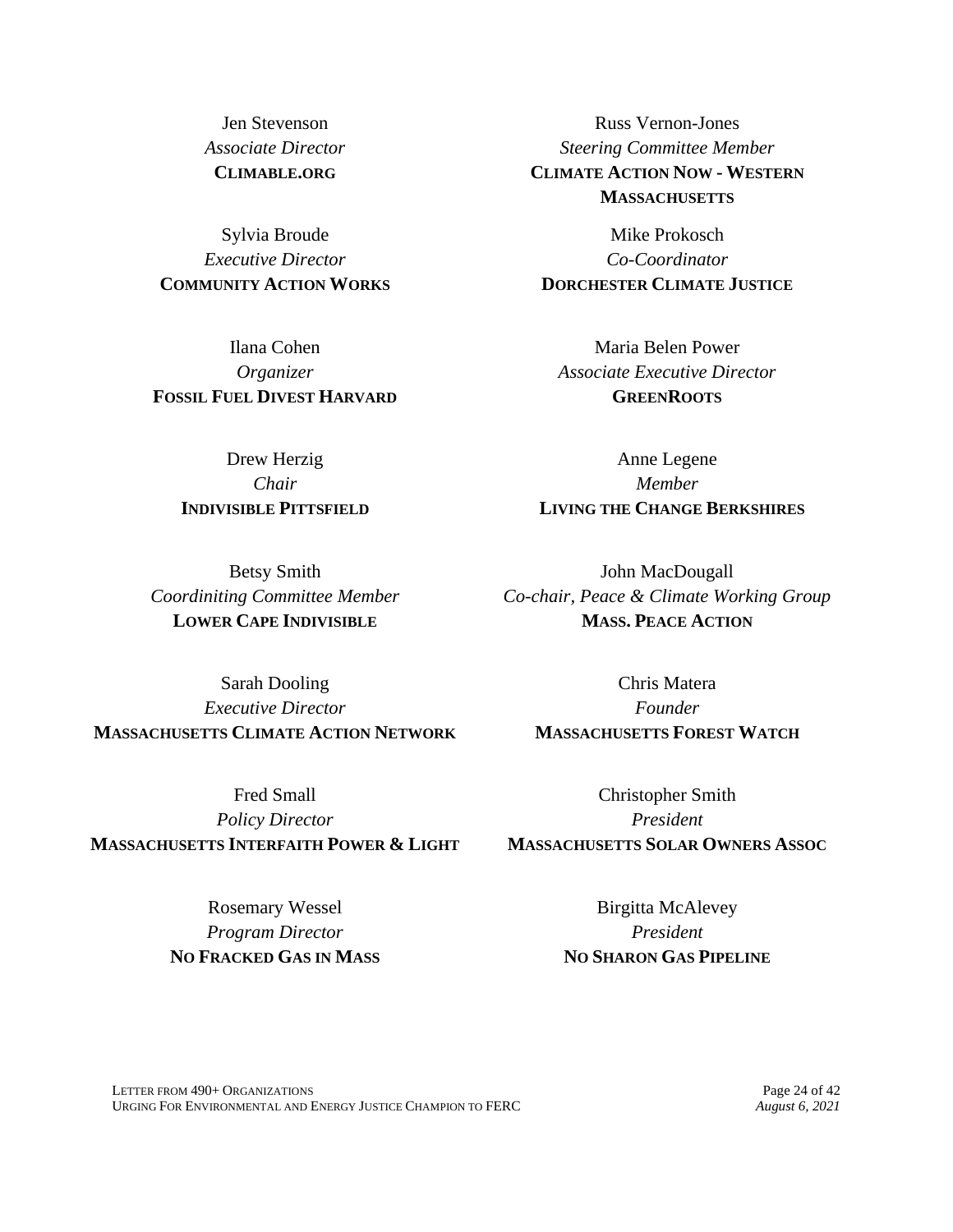Michael Kellett *Executive Director* **RESTORE: THE NORTH WOODS**

Margaret Bullitt-Jonas *Reverend* **SOCIAL JUSTICE COMMISSION (EPISCOPAL DIOCESE OF WESTERN MASSACHUSETTS)**

Suzannah Glidden *Co-founder* **STOP THE ALGONQUIN PIPELINE EXPANSION (SAPE)**

> Phil Thayer *Member* **SUSTAINABLE BELMONT**

Stephanie Blumenthal *President* **SHEFFIELD SAVES**

Lauren Levine *Executive Director* **SOLSTICE INITIATIVE**

Michael Stone *Manager* **SUNTILITY ELECTRIC LLC**

Dianne Matukaitis Brown *Co-Chair* **WOMEN WORKING FOR OCEANS (W2O)**

### **MICHIGAN**

Jessie Collins *Co-Chair* **CITIZENS' RESISTANCE AT FERMI TWO (CRAFT)**

Bridget Vial *Energy Democracy Organizer* **MICHIGAN ENVIRONMENTAL JUSTICE COALITION**

Kristy Meyer *Associate Director* **FRESHWATER FUTURE**

> Ann Rogers *Chair* **NMEAC**

William Henne *President* **WATCH, INC**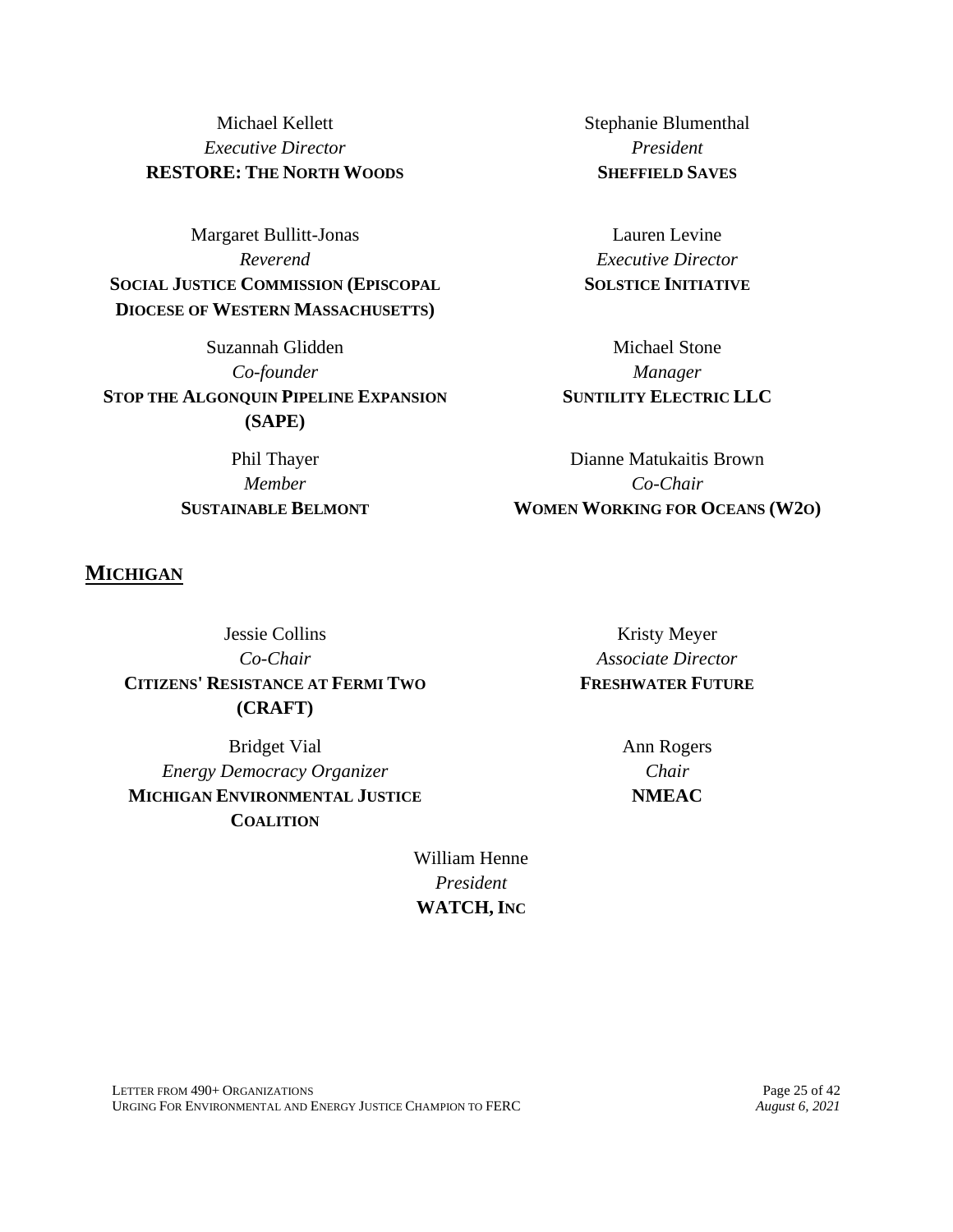### **MINNESOTA**

Duane Ninneman *Executive Director* **CLEAN UP THE RIVER ENVIRONMENT (CURE)**

> Timothy DenHerder-Thomas *General Manager* **COOPERATIVE ENERGY FUTURES**

Alice Madden *Energy Democracy Staff* **COMMUNITY POWER MN**

Erik Hatlestad *Energy Democracy Program Director* **CURE**

## George Crocker *Executive Director* **NORTH AMERICAN WATER OFFICE**

### **MISSISSIPPI**

Barbara Weckesser *Treasurer* **CHEROKEE CONCERNED CITIZENS**

Katherine Egland *Program/Policy Director* **EDUCATION, ECONOMICS, ENVIRONMENTAL, CLIMATE AND HEALTH ORGANIZATION (EEECHO)**

Reilly Morse *General Counsel* **MISSISSIPPI CENTER FOR JUSTICE**

Reillu Morse *General counsel* **MS CENTER FOR JUSTICE**

### **MONTANA**

Larry Campbell *Conservation Director* **FRIENDS OF THE BITTERROOT**

Duffy Peet *President of the Board* **MONTANA INTERFAITH POWER & LIGHT**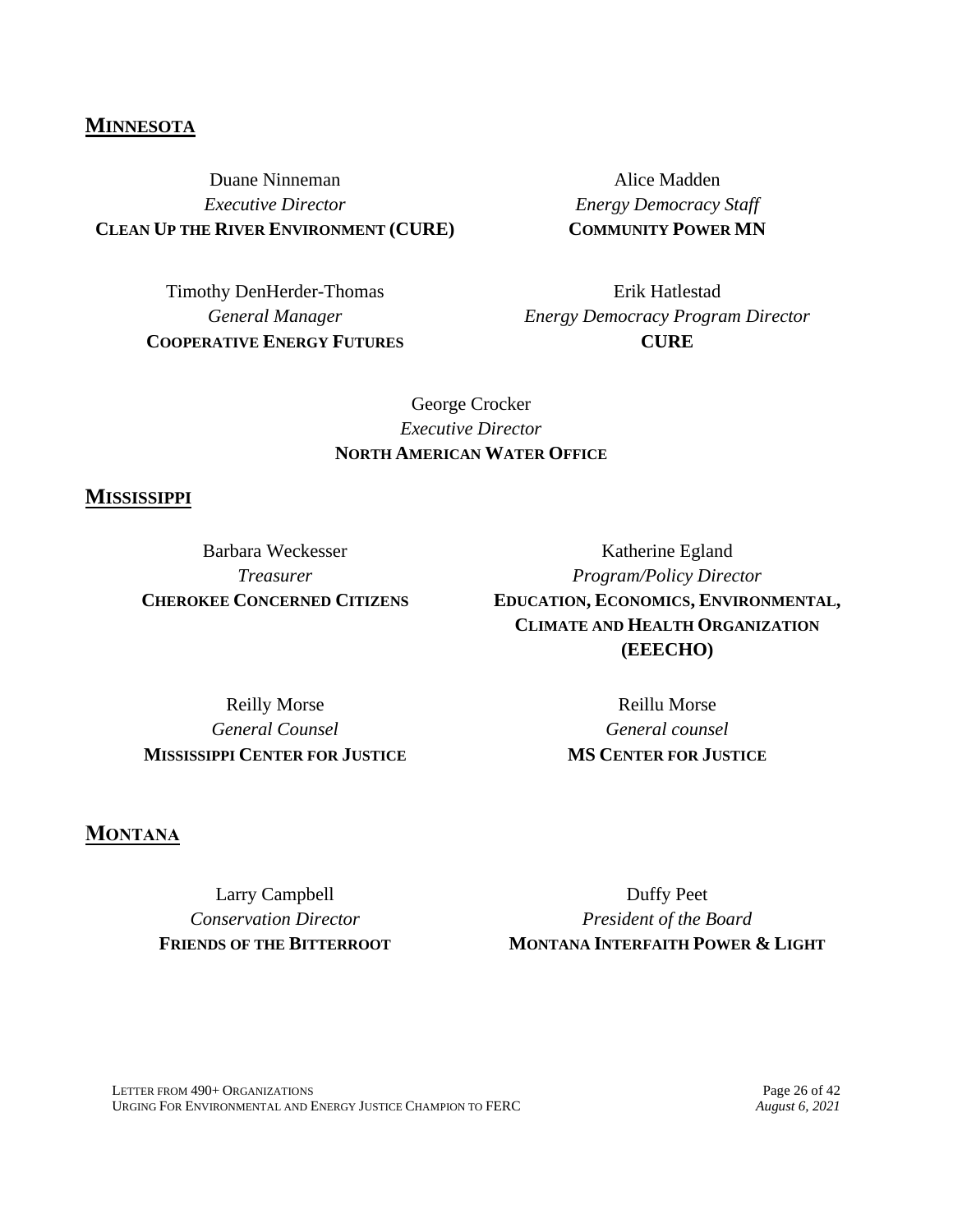Susan Jane Brown *Wildlands Program Director & Staff Attorney* **WESTERN ENVIRONMENTAL LAW CENTER**

**NEVADA**

## Karen Gruber *Group Leader* **PARADISE LAS VEGAS INDIVISIBLE**

# **NEW HAMPSHIRE**

## Mindi Messmer *Founder* **NEW HAMPSHIRE SAFE WATER ALLIANCE**

### **NEW JERSEY**

Ted Glick *President* **350 NJ-ROCKLAND**

Linda Blatnik *Signer* **BERGEN COUNTY IMMIGRANT STRATEGY GROUP**

Bill Brennan *Candidate* **BRENNAN 2017**

Paul Kaufman *Co-Chairman* **CENTRAL BERGEN CIRCLE OF GREENFAITH**

Sid Madison *Member* **CENTRAL JERSEY COALITION AGAINST ENDLESS WAR**

Ken Dolsky *Organizer*

**COALITION AGAINST PILGRIM PIPEINE - NJ**

LETTER FROM 490+ ORGANIZATIONS<br>
URGING FOR ENVIRONMENTAL AND ENERGY JUSTICE CHAMPION TO FERC *August 6, 2021* URGING FOR ENVIRONMENTAL AND ENERGY JUSTICE CHAMPION TO FERC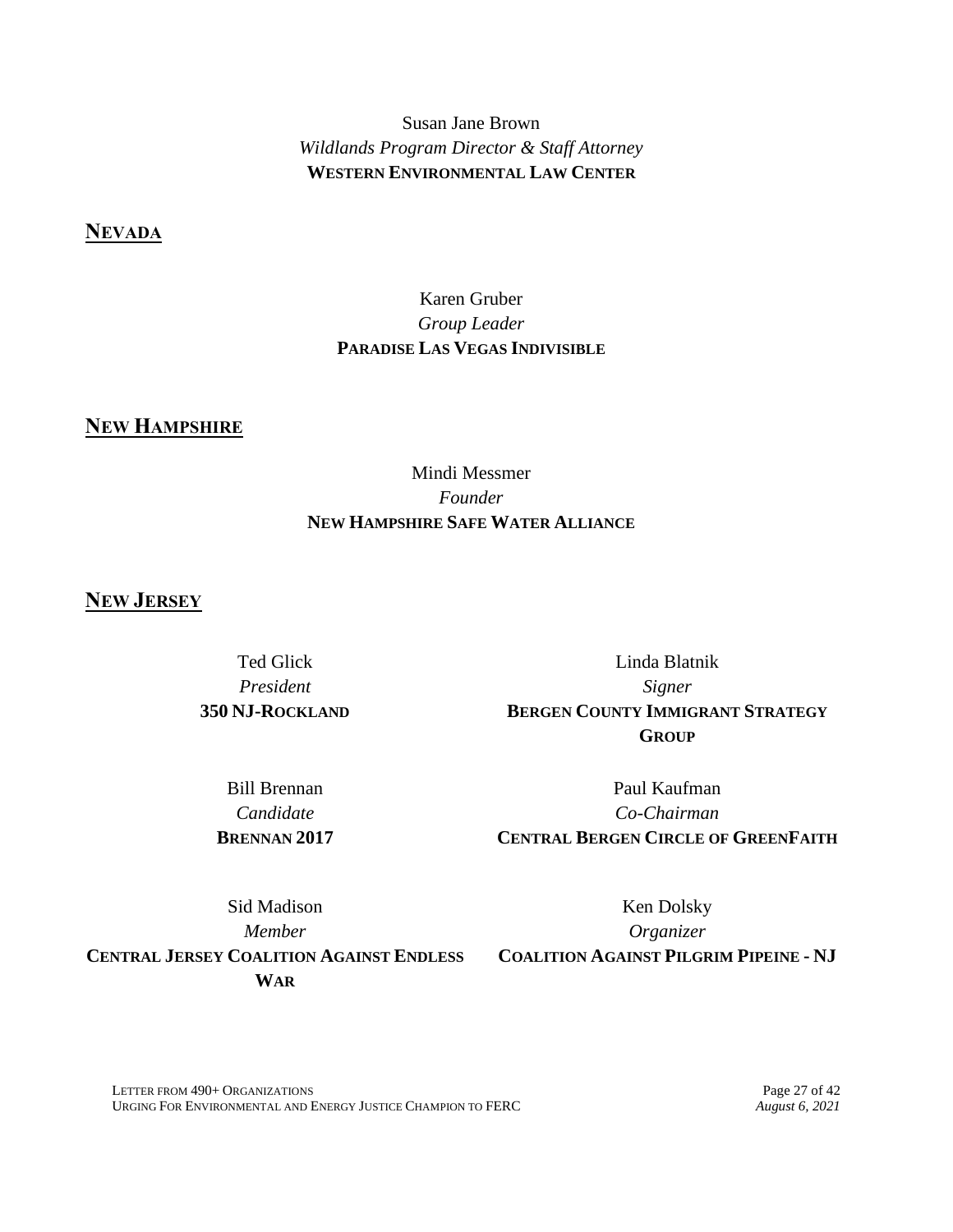David Weiner *President* **CWA LOCAL 1081**

Dr Bob Allen *Member* **DON'T GAS THE PINELANDS**

Amanda Nesheiwat *Founder* **NEW JERSEY SUSTAINABLE COLLEGIATE PARTNERS**

Ken Dolsky *Co-leader* **DON'T GAS THE MEADOWLANDS COALITION**

> Fred Akers *Administrator* **GREAT EGG HARBOR WATERSHED ASSOCIATION**

Matt Shapiro *President* **NEW JERSEY TENANTS ORGANIZATION**

> Catherine Hunt *NJ chapter chair*

Carol Gay *President* **NJ STATE INDUSTRIAL UNION COUNCIL PEOPLE DEMANDING ACTION NJ**

William Kibler *Director of Policy* **RARITAN HEADWATERS**

Georgina Shanley *Co-Founder* **CITIZENS UNITED FOR RENEWABLE ENERGY (CURE)**

Wendy Robinson *Chair* **VOTERS OF WATCHUNGHILLS**

> Charles Loflin *Executive director* **UU FAITHACTION NJ**

# **NEW MEXICO**

Dave McCoy *Executive Director* **CITIZEN ACTION NEW MEXICO**

Janet Greenwald *Coordinator* **CITIZENS FOR ALTERNATIVES TO RADIOACTIVE DUMPING**

LETTER FROM 490+ ORGANIZATIONS Page 28 of 42<br>
URGING FOR ENVIRONMENTAL AND ENERGY JUSTICE CHAMPION TO FERC *August 6. 2021* URGING FOR ENVIRONMENTAL AND ENERGY JUSTICE CHAMPION TO FERC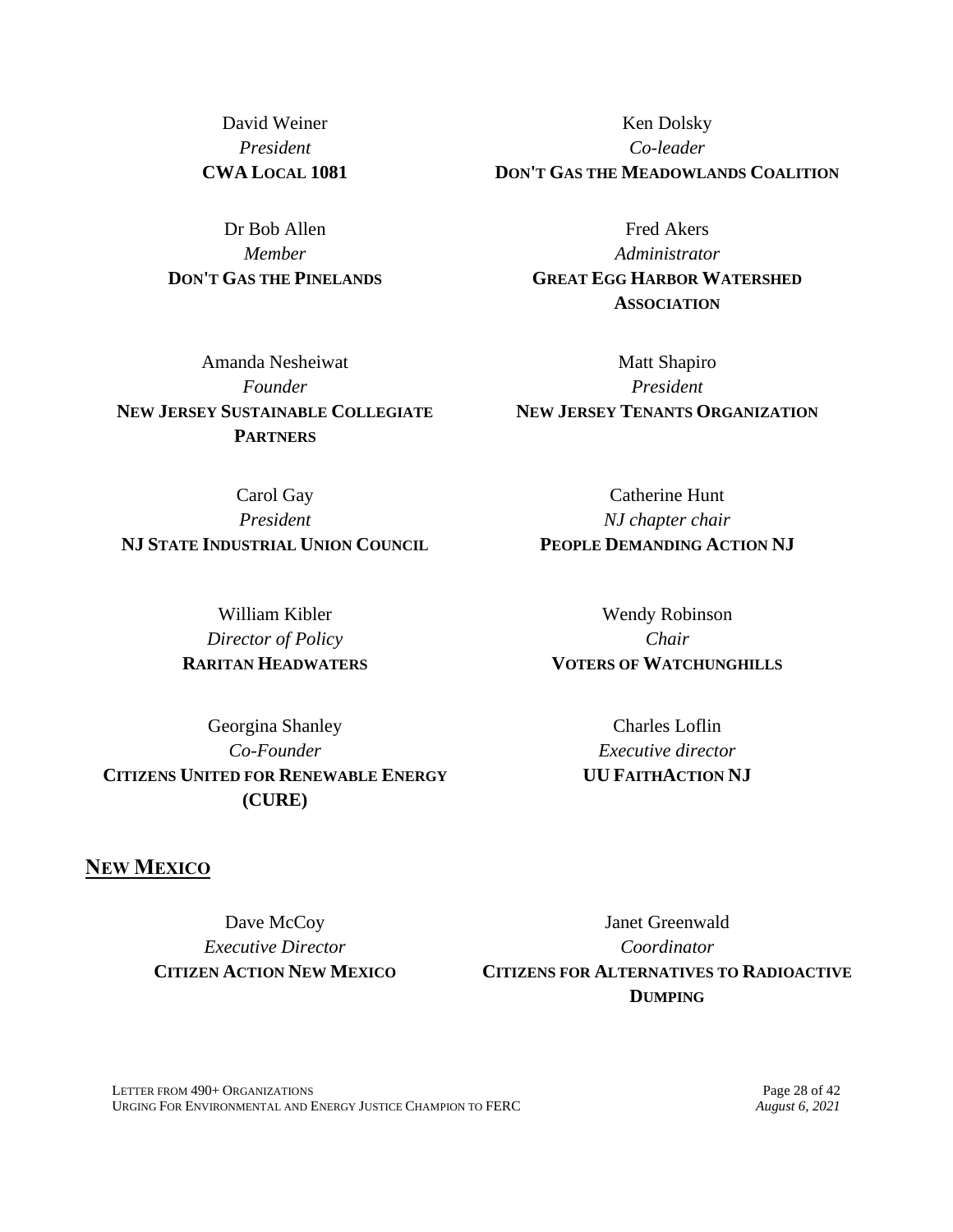Joni Arends *Co-founder and Executive Director* **CONCERNED CITIZENS FOR NUCLEAR SAFETY**

Virginia Necochea *Executive Director* **NEW MEXICO ENVIRONMENTAL LAW CENTER**

Susan Jane Brown *Wildlands Program Director & Staff Attorney* **WESTERN ENVIRONMENTAL LAW CENTER\***

Mariel Nanasi *Executive Director* **NEW ENERGY ECONOMY**

> Tim Duda *Director* **TETTA ADVOCATI**

Castille Aguilar *Campaign Organizer* **YOUTH UNITED FOR CLIMATE CRISIS ACTION**

### **NEW YORK**

Mimi Bluestone *Member* **350 BROOKLYN**

Daniel Helmer *Supporting Organizer* **350 PLATTSBURGH**

Tara Sumner *Vice President* **ADVOCATES FOR SPRINGFIELD**

Daniel Helmer *Head Organizer* **350 KINGSTON NEW YORK**

Megan Phillips *Vice President for Conservation* **ADIRONDACK COUNCIL**

> George Povall *Executive Director* **ALL OUR ENERGY**

Andra Leimanis *Communications & Outreach Director* **ALLIANCE FOR A GREEN ECONOMY**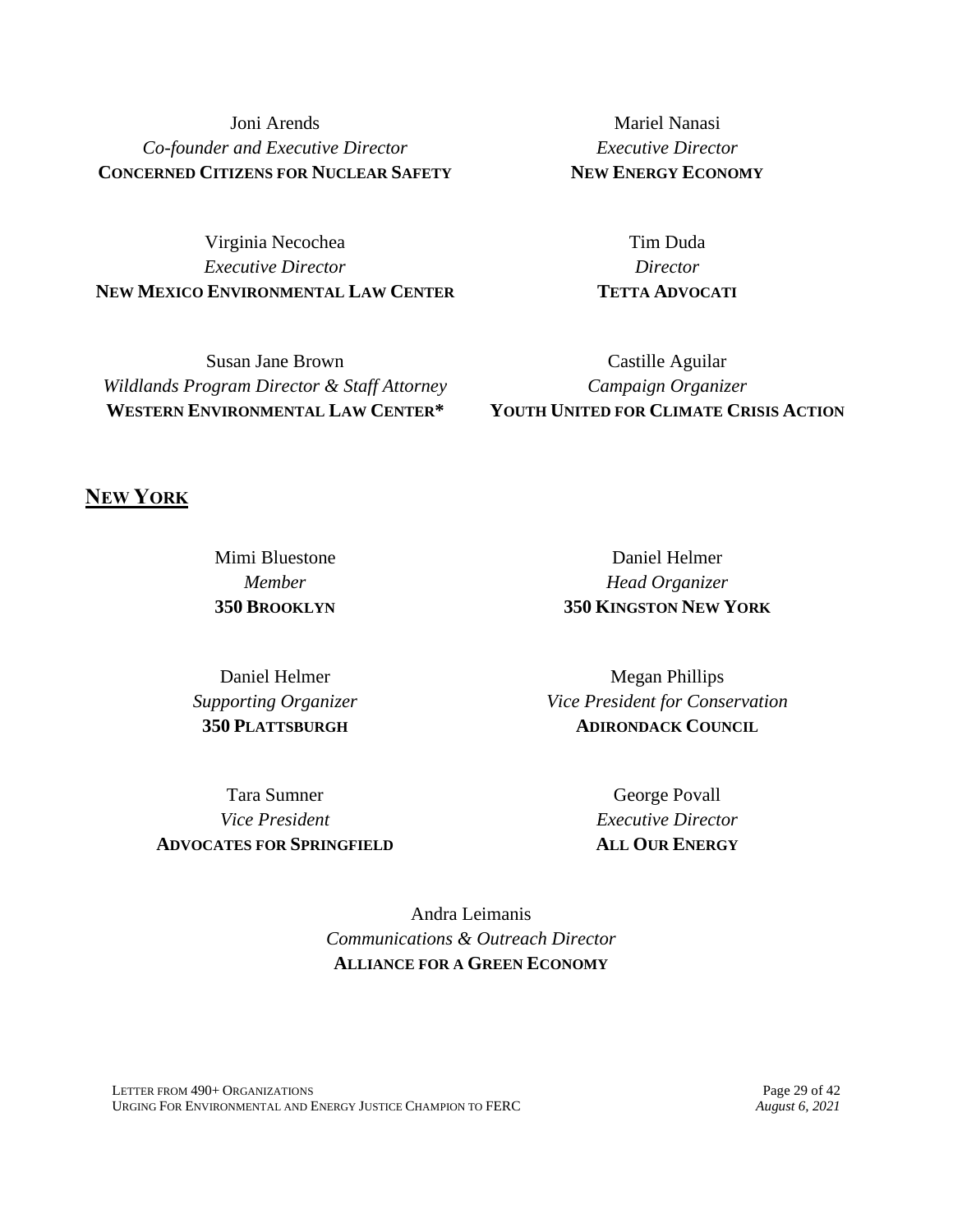Aaron Mair *President* **ARBOR HILL ENVIRONMENTAL JUSTICE, INC.**

> Wes Gillingham *Associate Director* **CATSKILL MOUNTAINKEEPER**

Bob Cohen *Policy Director* **CITIZEN ACTION OF NEW YORK**

Jennifer Scarlott *Coordinator* **BRONX CLIMATE JUSTICE NORTH**

Mary Smith *Communications Director* **CHURCH WOMEN UNITED IN NEW YORK STATE**

> Susan Gillespie *President of the Board* **CITIZENS FOR LOCAL POWER**

> > Peggy Clarke *Senior Minister*

Maura Stephens *Co-Founder* **COALITION TO PROTECT NEW YORK**

**COMMUNITY CHURCH OF NEW YORK** Mark Dunlea

Colleen Boland *Co-Founder* **ELMIRANS & FRIENDS AGAINST FRACKING**

> Mohini Sharma *Lead Organizer* **METRO JUSTICE**

Otto Butz *Founder* **MILFORD DOERS/RESIDENTS OF CRUMHORN MTN**

*Chairperson* **GREEN EDUCATION AND LEGAL FUND**

Adam Flint *Director of Clean Energy Programs* **NETWORK FOR A SUSTAINABLE TOMORROW**

Matthew Malina *Director* **NEW YORK CITY H2O INC**

Jonathan Westin *Executive Director* **NEW YORK COMMUNITIES FOR CHANGE**

Glenn Jacob *Executive Director* **NEW YORK INTERFAITH POWER & LGHT**

LETTER FROM 490+ ORGANIZATIONS Page 30 of 42<br>
URGING FOR ENVIRONMENTAL AND ENERGY JUSTICE CHAMPION TO FERC *August 6. 2021* URGING FOR ENVIRONMENTAL AND ENERGY JUSTICE CHAMPION TO FERC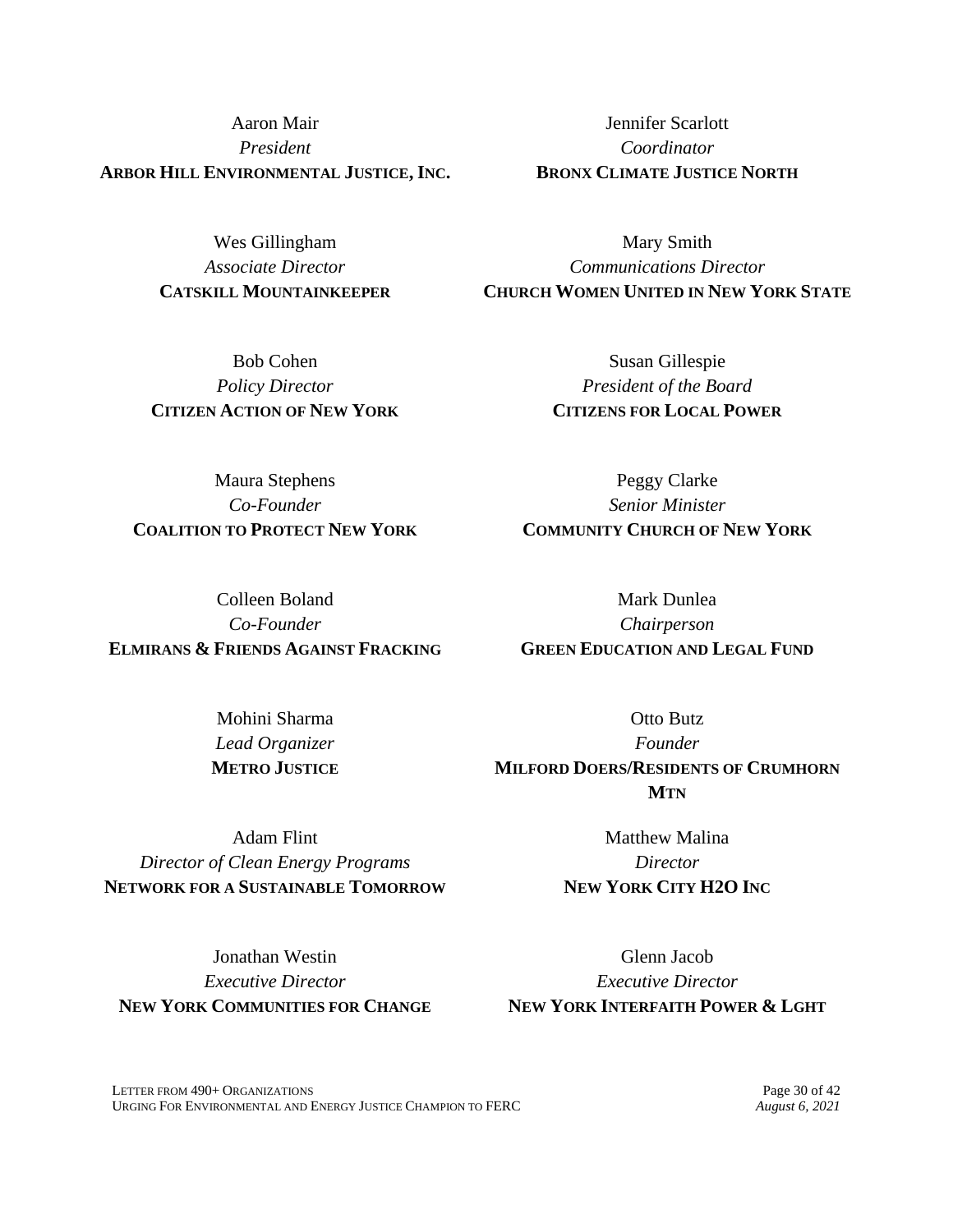Anthony Rogers-Wright *Director of Environmental Justice* **NEW YORK LAWYERS FOR THE PUBLIC INTEREST**

Jonathan Bix *Executive Director* **NOBODY LEAVES MID-HUDSON**

Robert Kolodny *Member* **NY BUDDHIST CLIMATE ACTION NETWORK**

Arthur Schwartz *Political Director* **NEW YORK PROGRESSIVE ACTION NETWORK**

> Jennifer Scarlott *Coordinator* **NORTH BRONX RACIAL JUSTICE**

> > William Rossiter *Vice President* **NY4WHALES**

Jill McManus *Event Coordinator* **NYC GRASSROOTS ALLLIANCE**

> Nella Pineda-Marcon *RN* **NYSNA**

**NYC H2O** Laurel Tumarkin

Matt Malina *Director*

*Organizer* **PEOPLES CLIMATE MOVEMENT - NY**

Arthur Schwartz *Co-Director* **PROGRESSIVE ACTION OF LOWER MANHATTAN ROAR (RELIGIOUS ORGANIZATIONS ALING THE**  M Doretta Cornell *Communications Coordinator* **RIVER)**

Sr. Joan Agro, OP *Congregational Secretary* **SISTERS OF ST. DOMINIC OF BLAUVELT, NEW YORK**

Suzannah Glidden *Co-founder* **STOP THE ALGONQUIN PIPELINE EXPANSION (SAPE)\***

Linda Reik *Board of Directors, Member* **SULLIVAN ALLIANCE FOR SUSTAINABLE DEVELOPMENT**

LETTER FROM 490+ ORGANIZATIONS Page 31 of 42<br>
URGING FOR ENVIRONMENTAL AND ENERGY JUSTICE CHAMPION TO FERC *August 6. 2021* URGING FOR ENVIRONMENTAL AND ENERGY JUSTICE CHAMPION TO FERC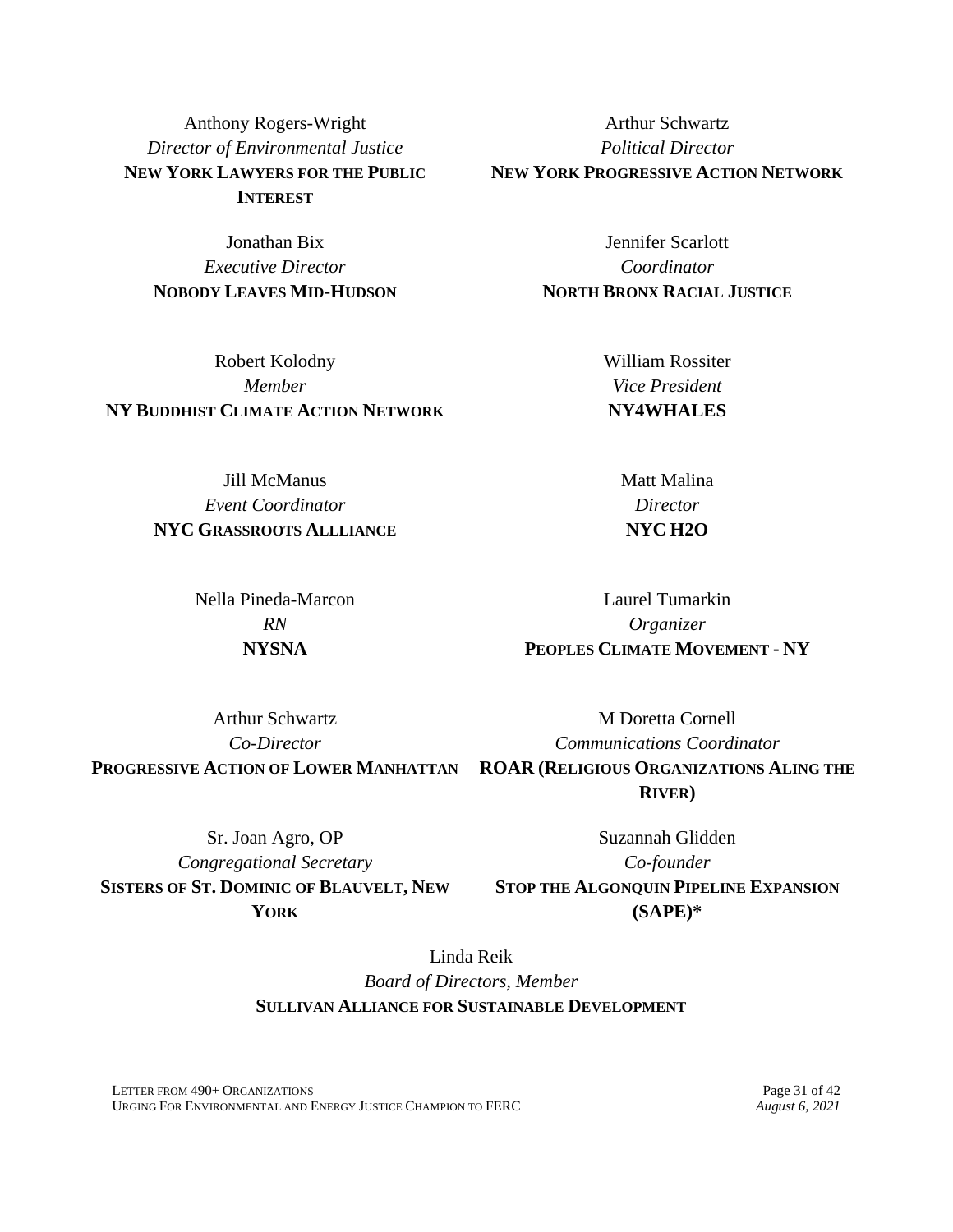Mara Braddy *Board Member* **SUSTAINABLE TOMPKINS**

Kevin Cawley *Executive Director* **THOMAS BERRY FORUM FOR ECOLOGICAL DIALOGUE AT IONA COLLEGE**

> Elizabeth Kelley *Board Member* **UNITED FOR ACTION**

Fred Kowal *President* **UNITED UNIVERSITY PROFESSIONS (UUP)**

> Daniel Helmer *Coordinator* **XR KINGSTON NEW YORK**

Carol Baum *Organizer* **SYRACUSE PEACE COUNCIL**

Natalie Cronin *Member* **TINKER TREE PLAY/CARE**

Tina Volz-Bongar *Community Organizer* **UNITED FOR CLEAN ENERGY**

> Sarah Gallagher *President* **UPPER GREEN SIDE**

Nada Khader *Executive Director* **WESPAC FOUNDATION, INC.**

**NORTH CAROLINA**

Karen Bearden *Coordinator* **350 TRIANGLE**

Matt Wasson *Director of Programs* **APPALACHIAN VOICES\*** La'Meshia Whittington *Deputy Director* **ADVANCE CAROLINA**

John Dreyfors *Founding Manager* **CAROLINA BIODIESEL, LLC**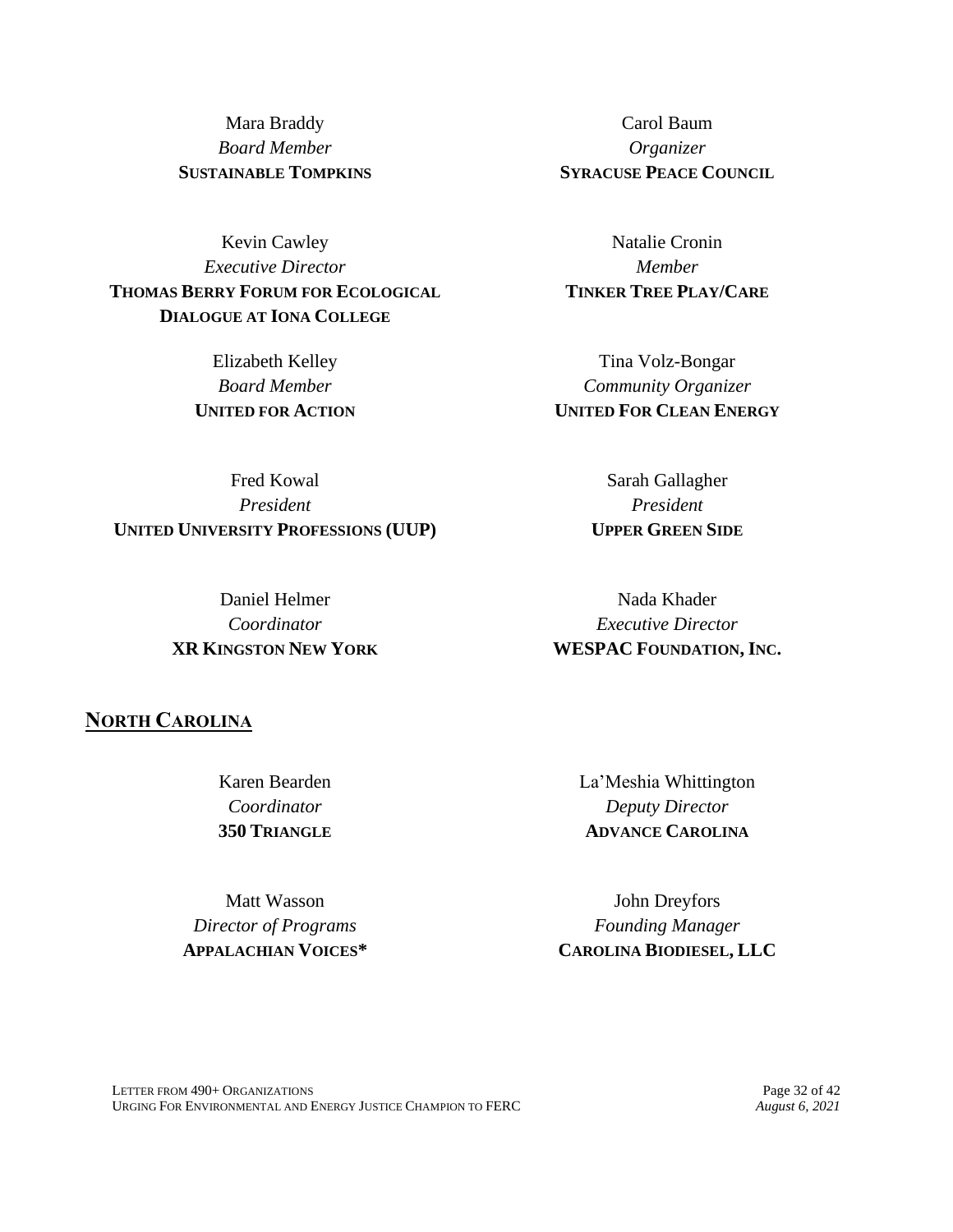### Bobby Jones *President* **DOWN EAST COAL ASH ENVIRONMENTAL AND SOCIAL JUSTICE COALITION**

Keeley Wood *Co-Chair* **ENVIRONMENTALEE**

Liane Salgado *Co-founder* **GOLDEN EGG PERMACULTURE**

Kathy Greggs *Co-Founder/President* **FAYETTEVILLE POLICE ACCOUNTABILITY COMMUNITY TASKFORCE**

> Elaine Chiosso *Executive Director* **HAW RIVER ASSEMBLY**

Marcus Bass *Deputy Director* **NC BLACK ALLIANCE**

Rev. Corine Mack *President* **NAACP CHARLOTTE- MECKLENBURG BRANCH**

> Jim Warren *Exec. Director* **NC WARN**

George Matthis *President* **RIVER GUARDIAN FOUNDATION**

Chavi Koneru *Executive Director* **NORTH CAROLINA ASIAN AMERICANS TOGETHER**

Stephen A. Smith *Executive Director* **SOUTHERN ALLIANCE FOR CLEAN ENERGY**

Virginia Richard *Gulf Program Manager* **SOUTHWINGS\***

Caroline Armijo *Director* **THE LILIES PROJECT**

Omega and Brenda Wilson *Co-Founders* **WEST END REVITALIZATION ASSOCIATION WERA**

LETTER FROM 490+ ORGANIZATIONS<br>
URGING FOR ENVIRONMENTAL AND ENERGY JUSTICE CHAMPION TO FERC *August 6, 2021* URGING FOR ENVIRONMENTAL AND ENERGY JUSTICE CHAMPION TO FERC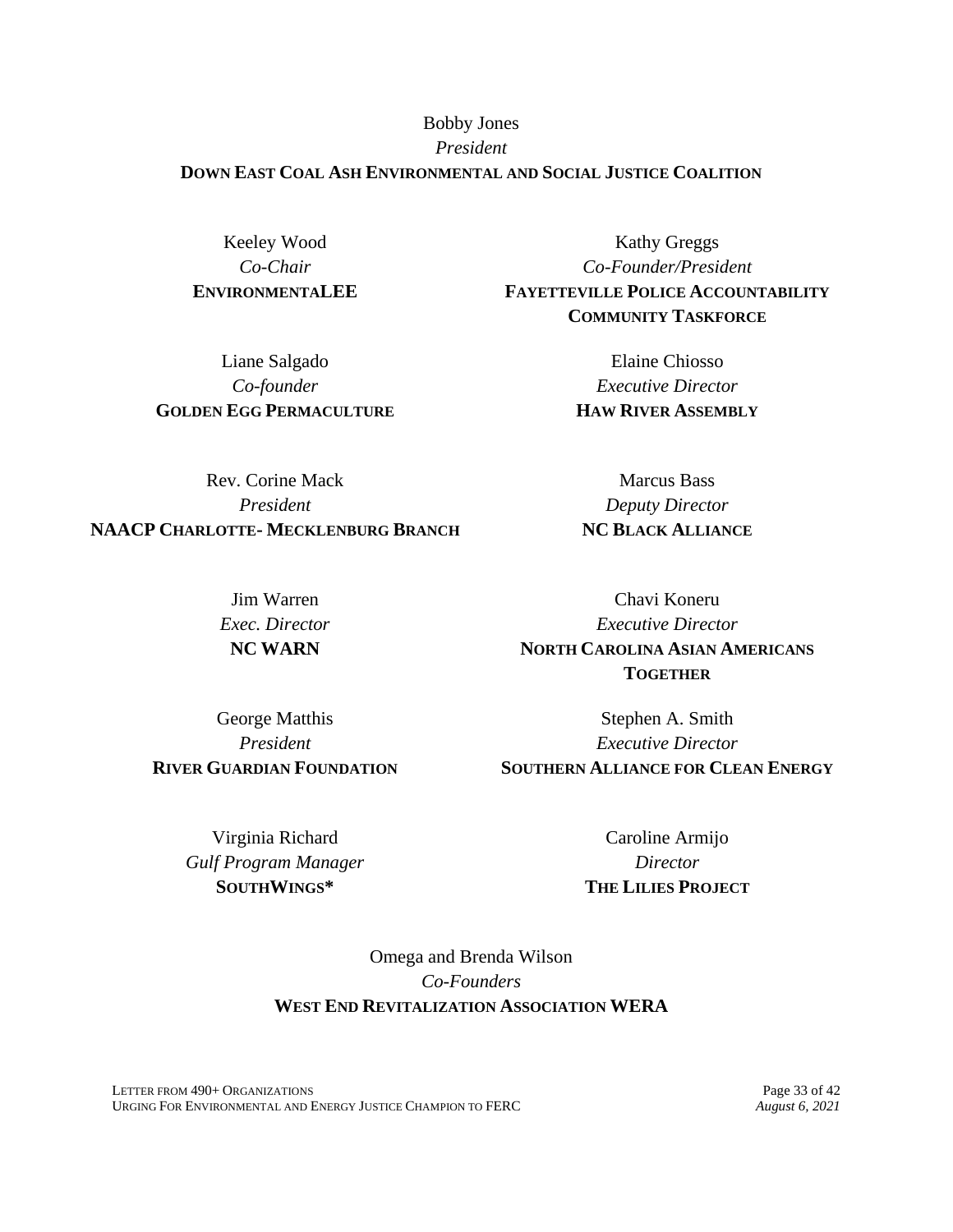### **OHIO**

Heather Cantino *Steering Committee chair* **ATHENS COUNTY'S FUTURE ACTION NETWORK**

William Lyons *Co-organizer* **COLUMBUS COMMUNITY BILL OF RIGHTS**

Ellis Jacobs *President of the Board of Directors* **GREEN ENVIRONMENTAL COALITION**

**OREGON**

Larry Weymouth *Facilitator* **350 CORVALLIS**

Debra McGee *Director* **350 EUGENE**

Paula Hood *Co-Director* **BLUE MOUNTAINS BIODIVERSITY PROJECT**

Anne Caruso *Co-Convener* **CLEVELAND ENVIRONMENTAL ACTION NETWORK (CLEAN)**

Leatra Harper *Managing Director* **FRESHWATER ACCOUNTABILITY PROJECT**

> Rachael Belz *Executive Director* **OHIO CITIZEN ACTIOM**

> > Diane Hodiak *Executive Director* **350 DESCHUTES**

Dineen O'Rourke *Campaign Manager* **350PDX**

Bethany Cotton *Conservation Director* **CASCADIA WILDLANDS\***

Kathleen Eymann *President* **CITIZENS FOR RENEWABLES**

LETTER FROM 490+ ORGANIZATIONS<br>
URGING FOR ENVIRONMENTAL AND ENERGY JUSTICE CHAMPION TO FERC *August 6, 2021* URGING FOR ENVIRONMENTAL AND ENERGY JUSTICE CHAMPION TO FERC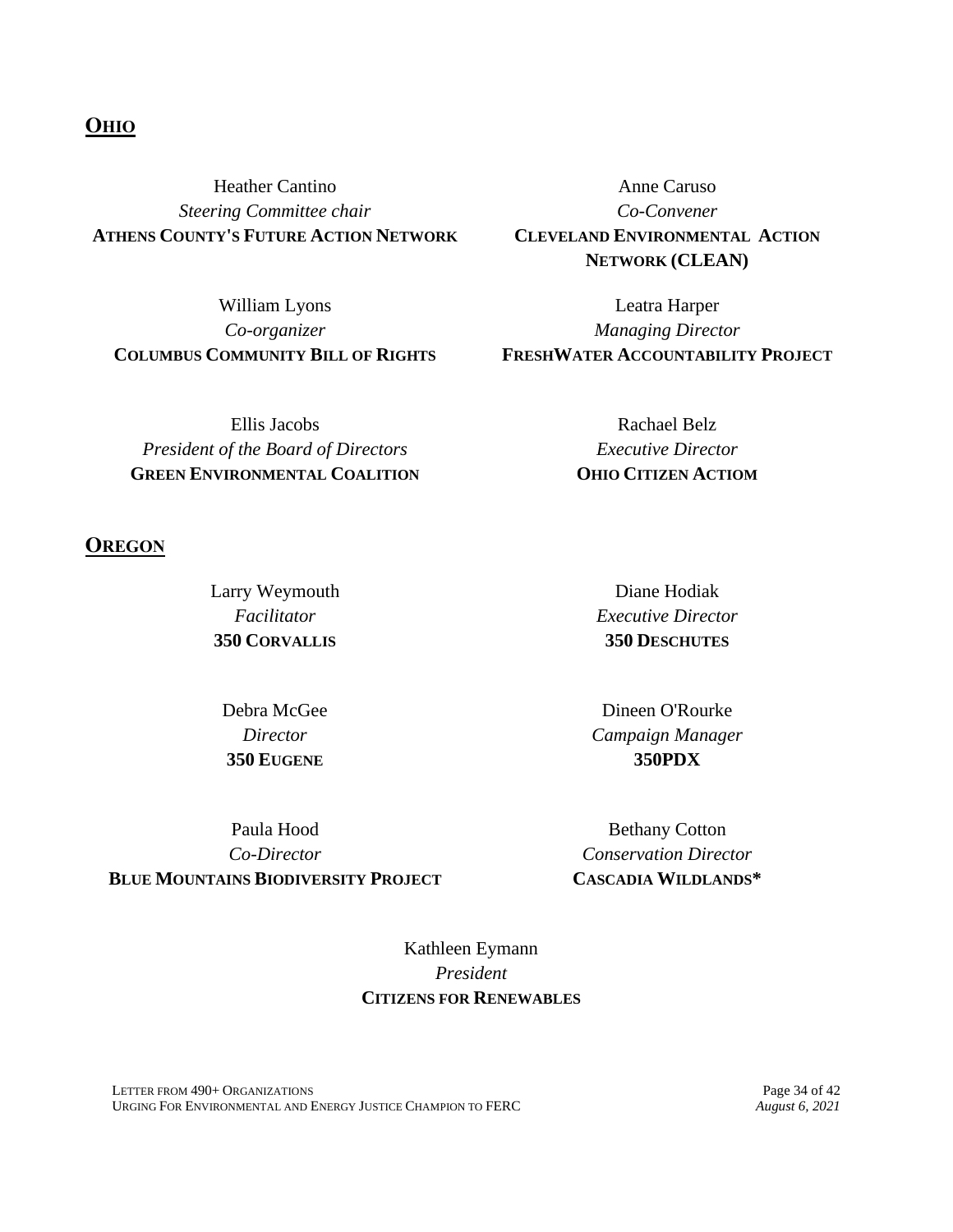Patti Warner *Patricia S Warner* **CORVALLIS CLIMATE ACTION ALLIANCE**

> Susan Shampo *Member* **INDIVISIBLE 97415**

Damon Motz-Storey *Healthy Climate Program Director* **OREGON PHYSICIANS FOR SOCIAL RESPONSIBILITY**

> Allie Rosenbluth *Campaigns Director* **ROGUE CLIMATE**

Wendy Woods, PhD *Coordinator* **ELECTRIFY CORVALLIS**

J. Ron Hess *Co-moderator* **INTERFAITH EARTHKEEPERS**

Priya Choezom *Coalition Coordinator* **POWER PAST FRACKED GAS**

> Robyn Janssen *Director* **ROGUE RIVERKEEPER**

## Stanley Petrowski *President/Director* **SOUTH UMPQUA RURAL COMMUNITY PARTNERSHIP**

#### **PENNSYLVANIA**

Karen Feridun *Founder* **BERKS GAS TRUTH**

Karen Feridun *Co-founder* **BETTER PATH COALITION**

Rebecca Roter *Chairperson* **BREATHE EASY SUSQUEHANNA COUNTY**

Matthew Mehalik *Executive Director* **BREATHE PROJECT**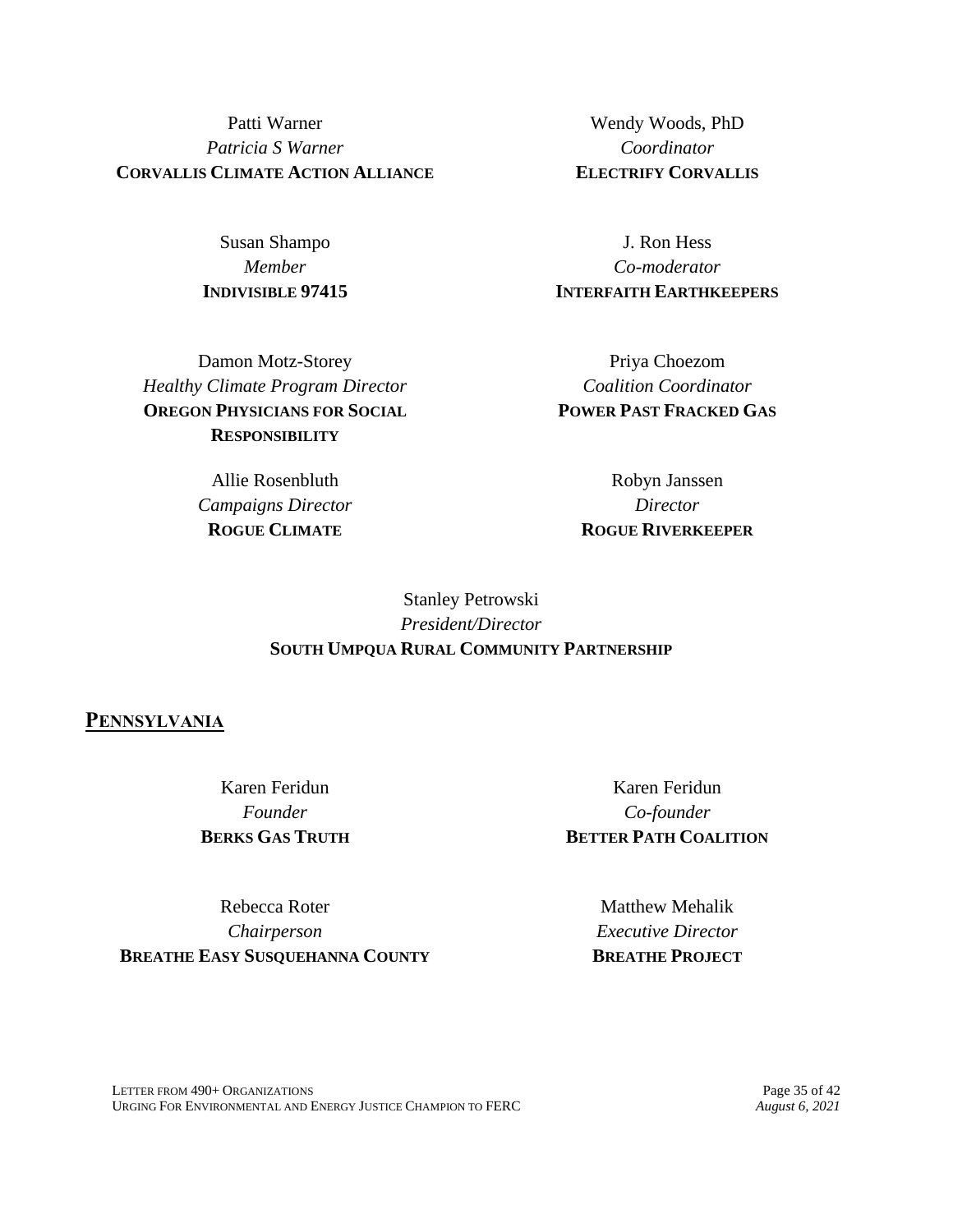Stacy Carr-Poole *Executive Director* **BUCKS COUNTY AUDUBON SOCIETY**

Anna Drallios *Activist* **CUMBERLAND VALLEY RISING**

Marcela Gonzalez *Professor* **CLOSING THE WATER GAP**

Annette Marshall *Executive Director* **INNER-CITY NEIGHBORHOOD ART HOUSE**

Nancy Tate *Coordinator* **LEPOCO PEACE CENTER (LEHIGH-POCONO COMMITTEE OF CONCERN)**

Michael Genz *Professor* **OWOAOR**

David Heayn-Menendez *Executive Director* **PENNSYLVANIA INTERFAITH POWER AND LIGHT**

Joy Bergey *Director* **THE ENVIRONMENTAL JUSTICE CENTER OF CHESTNUT HILL UNITED CHURCH**

### **RHODE ISLAND**

Suzannah Glidden *Co-founder* **STOP THE ALGONQUIN PIPELINE EXPANSION (SAPE)**

Liberty Goodwin *Director* **TOXICS INFORMATION PROJECT (TIP)**

### **SOUTH CAROLINA**

Dr. F Taylor *Coordinator* **HILTON HEAD FOR PEACE**

Erniko Brown *Executive Director* **ORGANIZED UPLIFTING RESOURCES & STRATEGIES**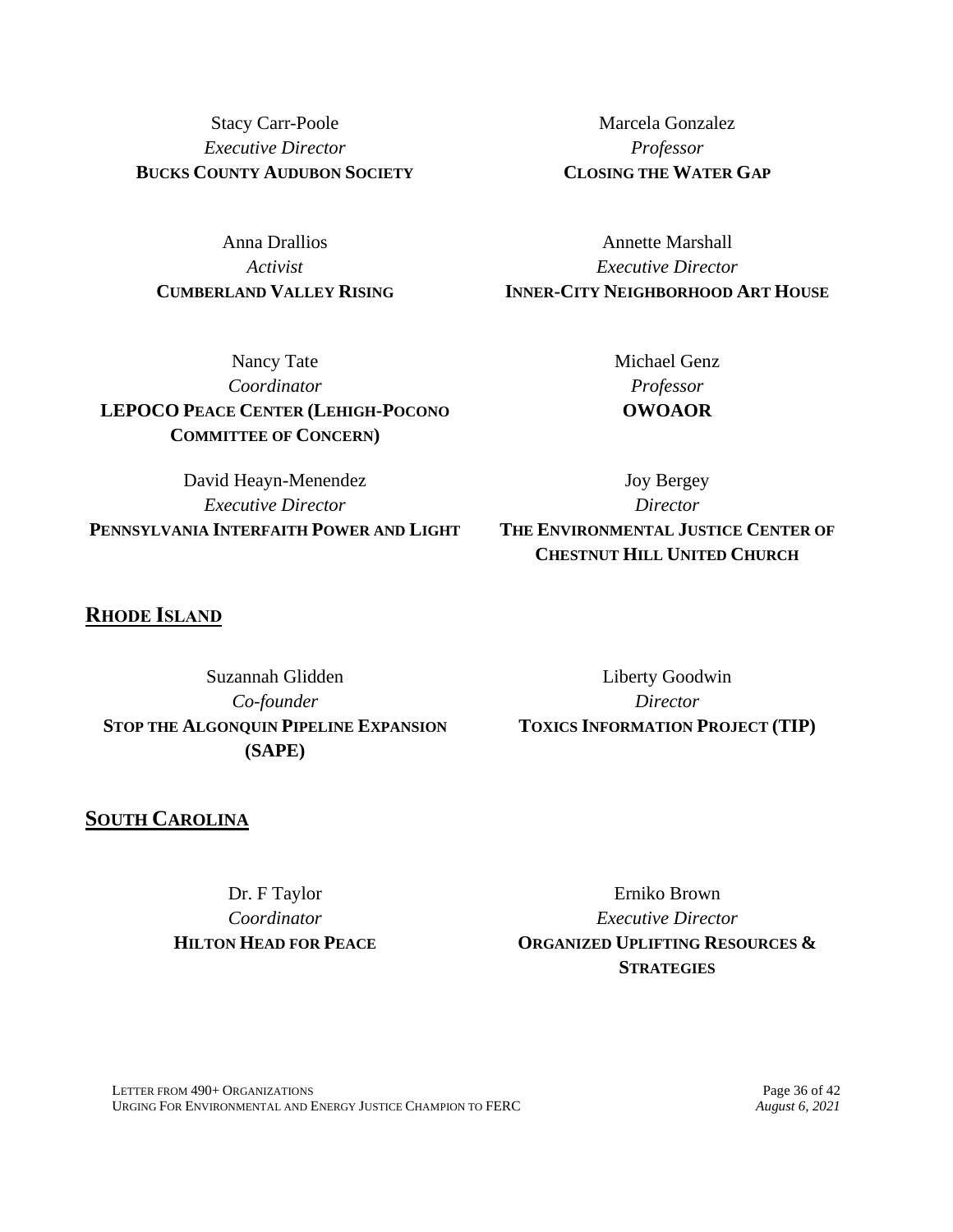## Dr.F Taylor *Member* **PAX CHRISTI HILTON HEAD**

### **TENNESSEE**

Matt Wasson *Director of Programs* **APPALACHIAN VOICES**

**TEXAS**

Kristen Schlemmer *Legal Director* **BAYOU CITY WATERKEEPER**

purly rae gates *Founder and C.I.* **CLEAN ENERGY NOW TEXAS**

Isabella Killius *Hub Coordinator* **SUNRISE KNOXVILLE**

Janet Greenwald *Coordinator* **CITIZENS FOR ALTERNATIVES TO RADIOACTIVE DUMPING\***

> Olinka Green *Founder* **COSMIC COLORED GURL MEDIA**

Patrick Anderson *Chair* **LOWER RIO GRANDE VALLEY SIERRA CLUB GROUP**

> John Young *Member* **SAVE RGV FROM LNG**

John Beard, Jr. *Founder and CEO* **PORT ARTHUR COMMUNITY ACTION NETWORK ("PACAN")**

> Tim Duda *Director* **TETTA ADVOCATI**

Robin Schneider *Executive Director* **TEXAS CAMPAIGN FOR THE ENVIRONMENT**

LETTER FROM 490+ ORGANIZATIONS<br>
URGING FOR ENVIRONMENTAL AND ENERGY JUSTICE CHAMPION TO FERC *August 6, 2021* URGING FOR ENVIRONMENTAL AND ENERGY JUSTICE CHAMPION TO FERC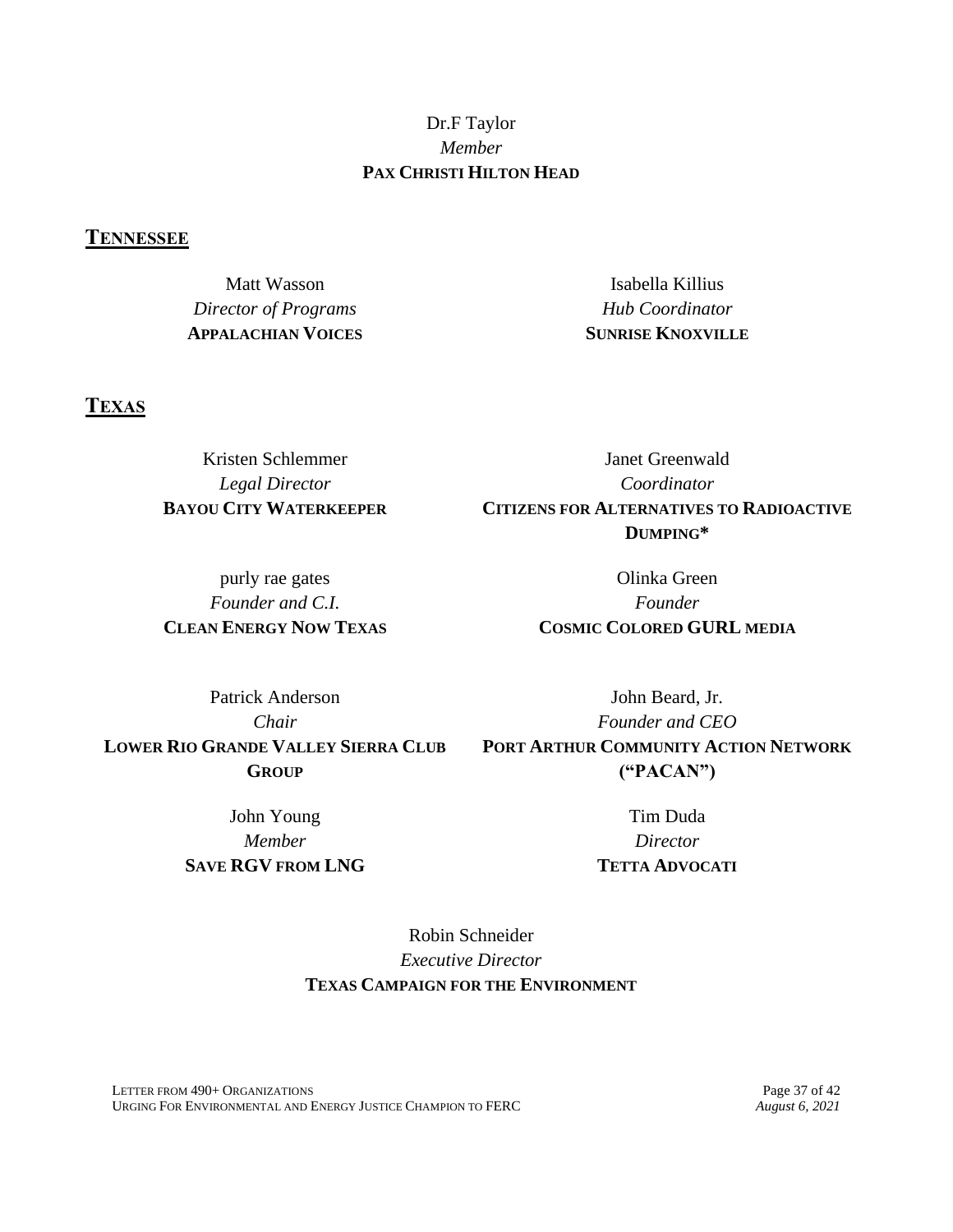### **UTAH**

Jack Greene *Bridgerland Audubon V.P.* **BRIDGERLAND AUDUBON SOCIETY**

John Weisheit *Director* **LIVING RIVERS AND COLORADO RIVERKEEPER**

# Kathy Van Dame *Policy Coordinator* **WASATCH CLEAN AIR COALITION**

**VERMONT**

# Theo Talcott *Member* **TRANSITION TOWN MANCHESTER**

**VIRGINIA**

Kathie Hoekstra *Co-chair* **350 ALEXANDRIA** Helene Shore *Co Chair* **350 FAIRFAX**

Lewis Freeman *Executive Director* **ALLEGHENY-BLUE RIDGE ALLIANCE**

John Boyer *Member* **AMERICAN PROMISE VIRGINIA**

Kay Ferguson *Co-Director* **ARTIVISM VIRGINIA**

LETTER FROM 490+ ORGANIZATIONS Page 38 of 42<br>
URGING FOR ENVIRONMENTAL AND ENERGY JUSTICE CHAMPION TO FERC *August 6, 2021* URGING FOR ENVIRONMENTAL AND ENERGY JUSTICE CHAMPION TO FERC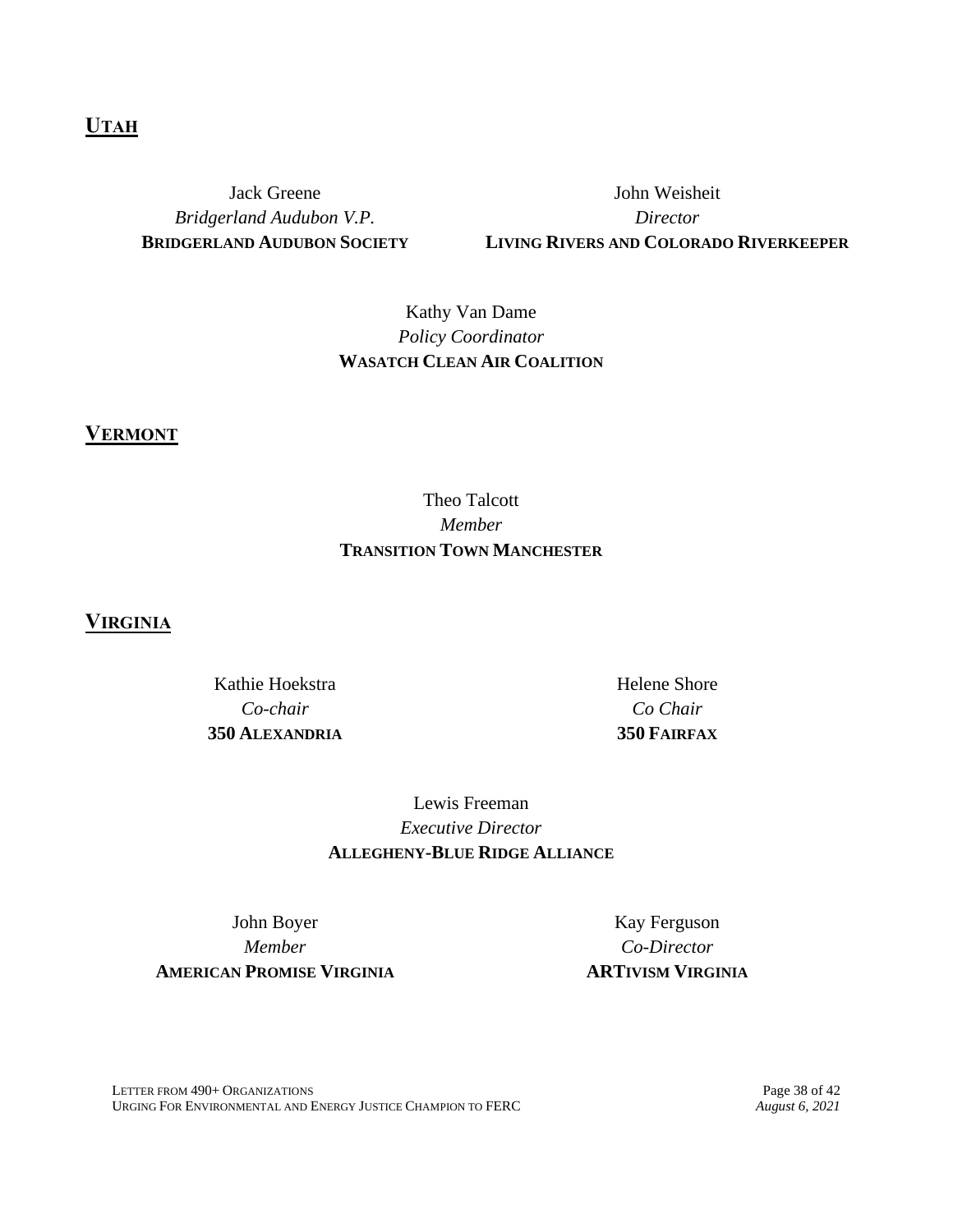Richard Walker *Founder/CEO* **BRIDGING THE GAP IN VIORGINIA**

Garry Harris *Managing Director* **CENTER FOR SUSTAINABLE COMMUNITIES**

Jo St. Clair *Chair* **CLIMATE ACTION ALLIANCE OF THE VALLEY**

Lauren Landis *Hampton Roads Field Coordinator* **CHESAPEAKE CLIMATE ACTION NETWORK\***

Molly Bakal *Chapter Chair* **CLIMATE REALITY PROJECT, NOVA CHAPTER**

Natalie Pien *Co-Chair* **EARTH JUSTICE TEAM, UNITARIAN UNIVERSALIST CHURCH OF LOUDOUN**

> Chad Oba *President* **FRIENDS OF BUCKINGHAM**

Freeda Cathcart *Leader* **INDIVISIBLE VIRGINIA**

Tess Amoruso *Member* **NATURAL TIME FARMERS**

Donna Pitt *Coordinator* **PRESERVE GILES COUNTY**

Wanda Roberts *Co-Director* **CONCERNED CITIZENS OF CHARLES CITY COUNTY (C5)**

> Molly Bakal *Founder and Chair* **EARTH RISE INDIVISIBLE**

Lee Anne Williams *Codirector* **GREEN NEW DEAL VIRGINIA**

Natalie Pien *President* **LOUDOUN CLIMATE PROJECT**

Dale Wimberley *Coordinating Committee member* **NEW RIVER VALLEY INDIVISIBLE**

Lynda Majors *Chair* **PRESERVE MONTGOMERY COUNTY VA**

LETTER FROM 490+ ORGANIZATIONS Page 39 of 42<br>
URGING FOR ENVIRONMENTAL AND ENERGY JUSTICE CHAMPION TO FERC *August 6. 2021* URGING FOR ENVIRONMENTAL AND ENERGY JUSTICE CHAMPION TO FERC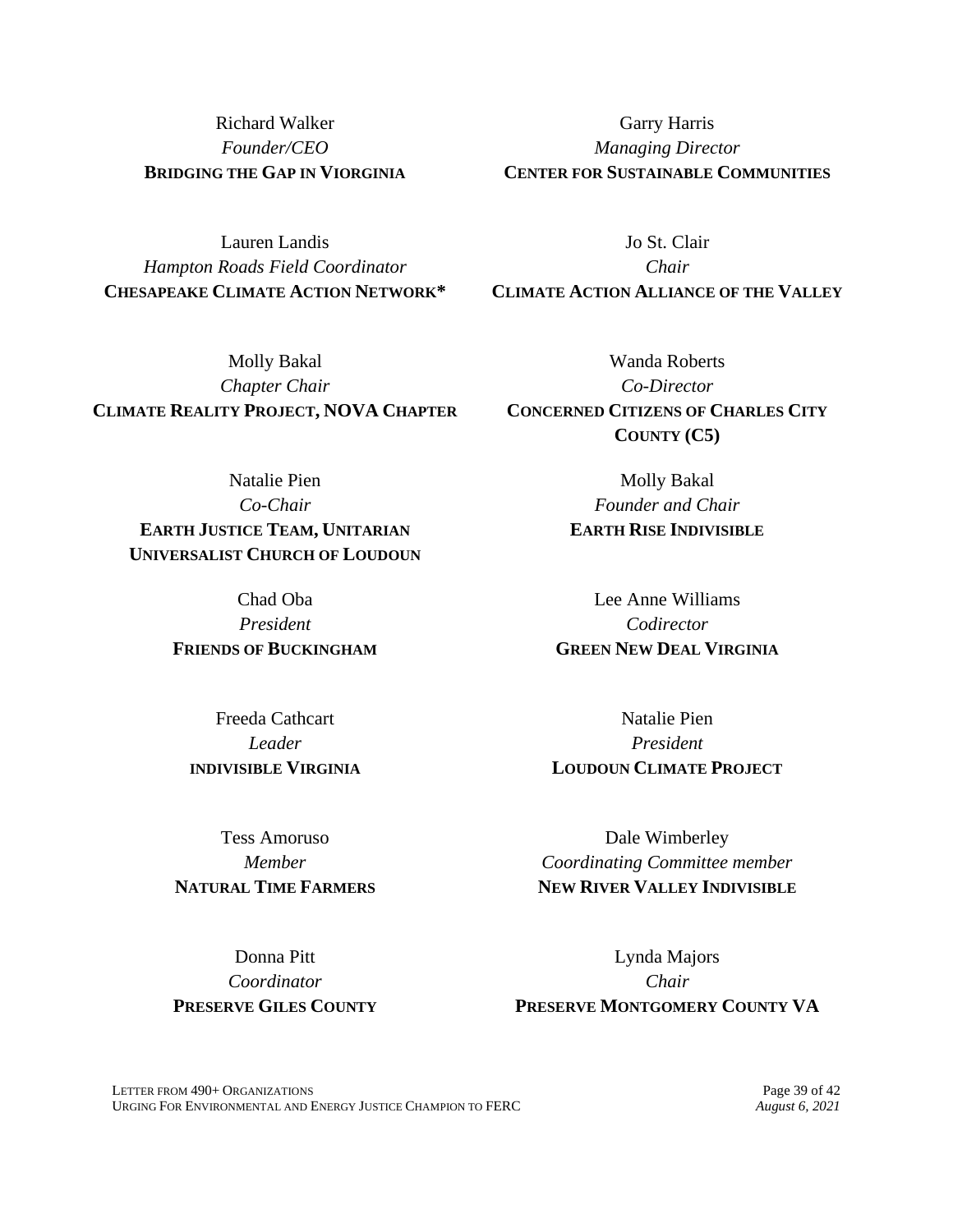Cynthia Munley *Chair* **PRESERVE SALEM**

Russell Chisholm *Co-chair* **PROTECT OUR WATER HERITAGE RIGHTS**

Laura Hartman *Member* **ROANOKE AREA INTERFAITH STEWARDS OF THE EARTH (RAISE)**

> Maria-Celeste Delgado-Librero *Founder* **SUSTAINABLE ROANOKE**

Barbara Adams *Co-founder* **RICHMOND INTERFAITH CLIMATE JUSTICE LEAGUE**

> Ed Kelly *President* **SHENANDOAH ENERGY SERVICES**

Irene Leech *President* **VIRGINIA CITIZENS CONSUMER COUNCIL**

Matt Royer *Co-Chair* **VIRGINIA JUSTICE DEMOCRATS**

> Kathleen Murray *Lead, Communication* **WE OF ACTION (WOFA)**

Mrudula Rapaka *Director of Policy* **VIRGINIA YOUTH CLIMATE COOPERATIVE (VAYCC)**

Heather Meaney-Allen *Founding Member/Leadership Team* **WILLIAMSBURG JCC INDIVISIBLE**

#### **WASHINGTON**

Pamela Kepford *President* **350 EVERETT, WA**

Selden Prentice *Federal Policy Lead* **350 SEATTLE**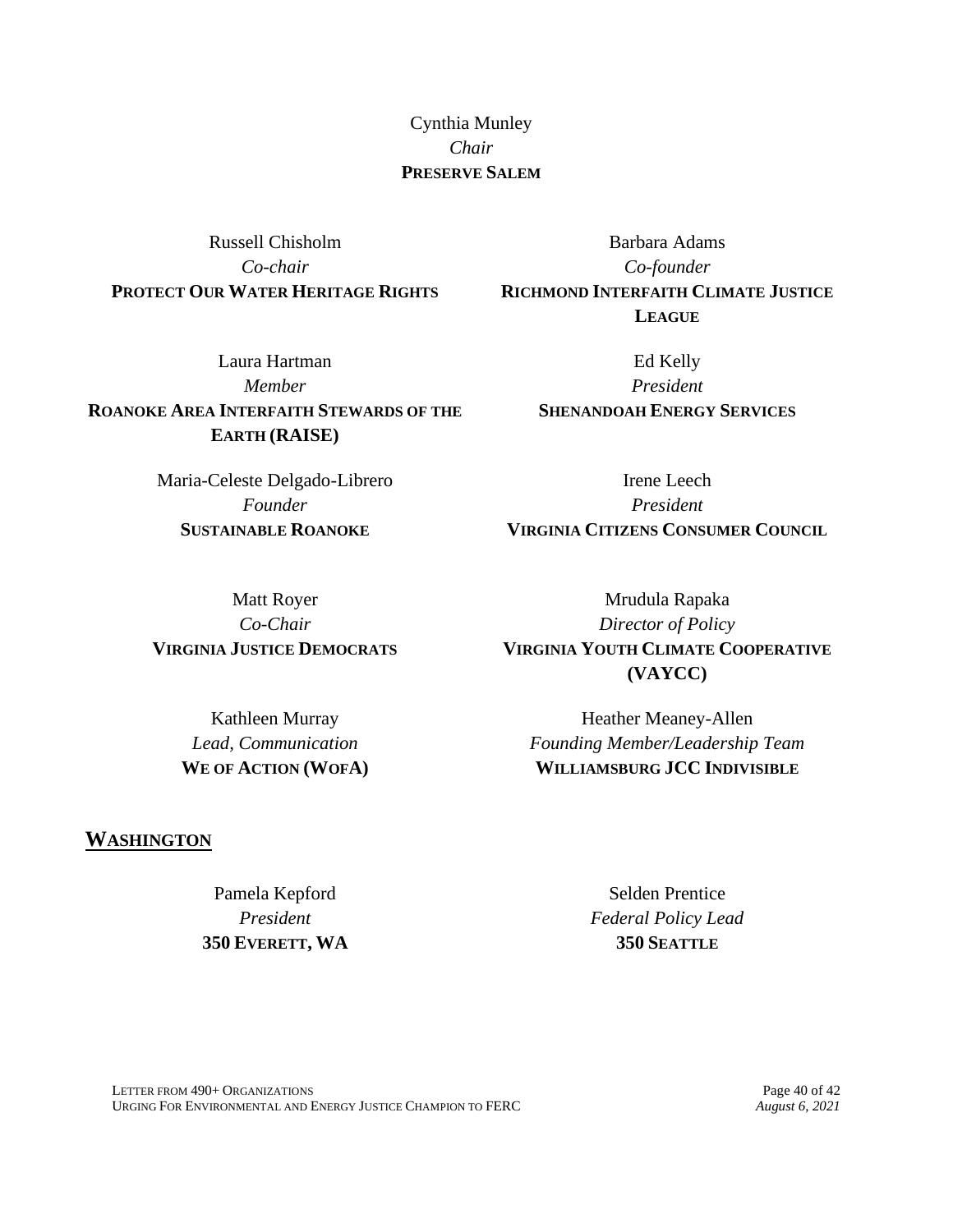Bethany Cotton *Conservation Director* **CASCADIA WILDLANDS\***

Arthur Grunbaum *President* **FOGH (FRIENDS OF GRAYS HARBOR)**

> Priya Choezom *Coalition Coordinator* **POWER PAST FRACKED GAS\***

Glen Anderson *Founder & Organizer* **PARALLAX PERSPECTIVES**

> Claudia Riedener *Co-Founder* **REDEFINE TACOMA**

Susan Rack *Member* **VASHON INDIVISIBLE**

Mark Vossler *President* **WASHINGTON PHYSICIANS FOR SOCIAL RESPONSIBILITY**

Susan Jane Brown *Wildlands Program Director & Staff Attorney* **WESTERN ENVIRONMENTAL LAW CENTER**

Max Savishinsky *Executive Director* **WPSR**

**WEST VIRGINIA**

Lewis Freeman *Executive Director* **ALLEGHENY-BLUE RIDGE ALLIANCE**

Vivian Stockman *Co-Executive Director* **OVEC-OHIO VALLEY ENVIRONMENTAL COALITION**

LETTER FROM 490+ ORGANIZATIONS<br>
URGING FOR ENVIRONMENTAL AND ENERGY JUSTICE CHAMPION TO FERC *August 6, 2021* URGING FOR ENVIRONMENTAL AND ENERGY JUSTICE CHAMPION TO FERC